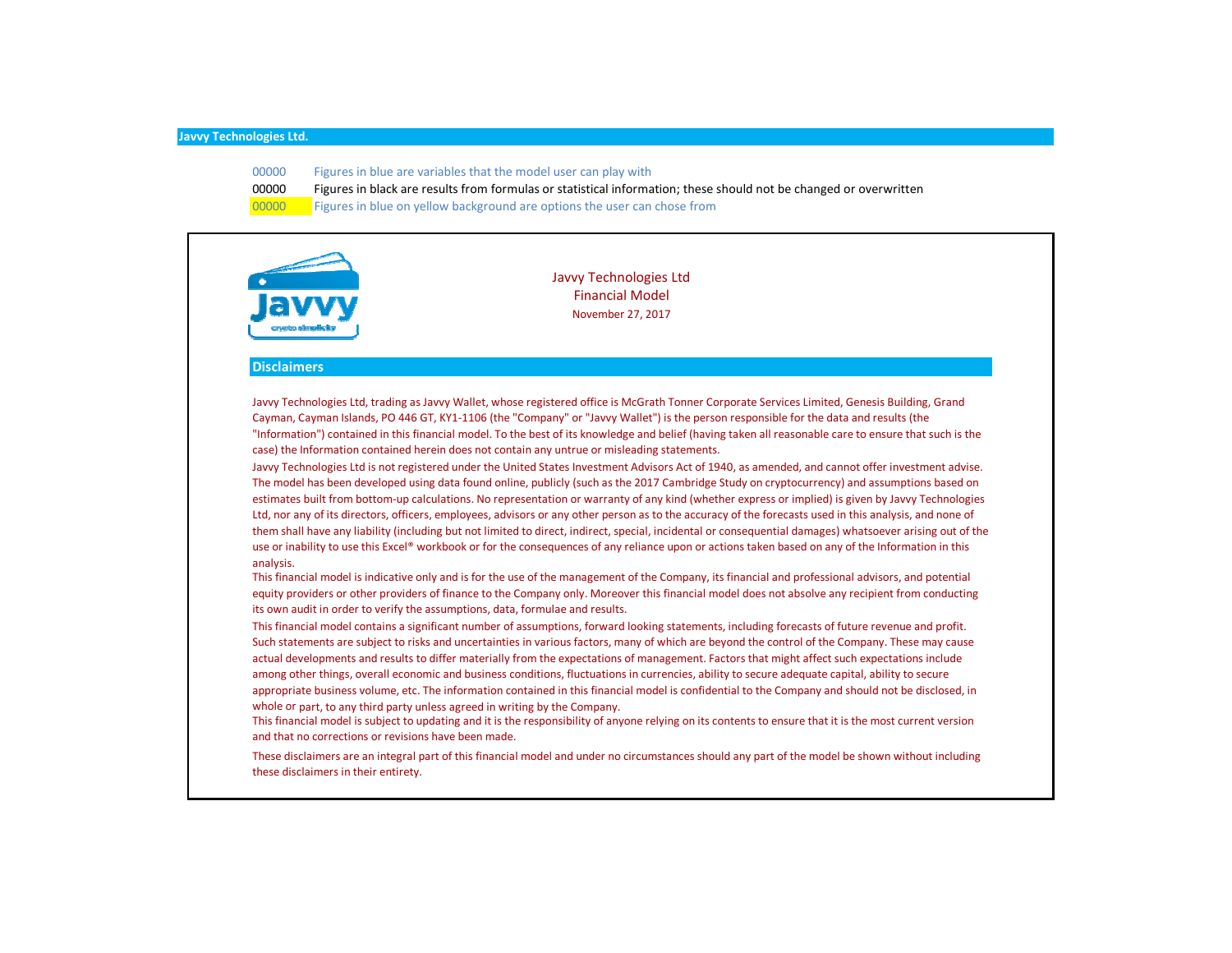| Key Performance Indicators (End of Year)        |           |           |           |           |           |
|-------------------------------------------------|-----------|-----------|-----------|-----------|-----------|
|                                                 | Year 1    | Year 2    | Year 3    | Year 4    | Year 5    |
| No of Monthly Active Users                      | 61,699    | 160,144   | 238,444   | 309,428   | 381,279   |
| <b>Total Crypto Market Users</b>                | 4,184,664 | 5,003,260 | 5,981,988 | 7,152,174 | 8,551,269 |
| Market Share                                    | 1.5%      | 3.2%      | 4.0%      | 4.3%      | 4.5%      |
| <b>New Monthly Users by Channel</b>             | 11,844    | 13,511    | 15,642    | 18,380    | 20,664    |
| From crypto sites                               | 759       | 782       | 806       | 830       | 855       |
| From email blasts                               | 6,379     | 6,570     | 6,767     | 6,970     | 7,179     |
| From Search Engine Marketing (SEM)              | 4,531     | 5,959     | 7,838     | 10,308    | 12,324    |
| From WoM                                        | 175       | 200       | 231       | 272       | 305       |
| <b>Customer Acquisition Costs (\$)</b>          | 9         | 10        | 11        | 11        | 12        |
| <b>Marketing Staff</b>                          | 20,000    | 21,000    | 22,050    | 23,153    | 24,310    |
| PR Marketing & Conferences                      | 92,113    | 116,019   | 147,006   | 187,260   | 220,453   |
| Lifetime Value of a Customer (\$)               | 979       | 1,471     | 2,209     | 3,318     | 4,984     |
| Customer Lifetime (months)                      | 25        | 25        | 25        | 25        | 25        |
| Monthly Revenue per User From Commissions (\$)  | 39.1      | 58.8      | 88.2      | 132.6     | 199.1     |
| Monthly Revenue per User From Credit Cards (\$) | 0.0       | 0.0       | 0.0       | 0.0       | 0.0       |
| LTV: CAC                                        | 103.5     | 145.0     | 204.4     | 289.9     | 420.8     |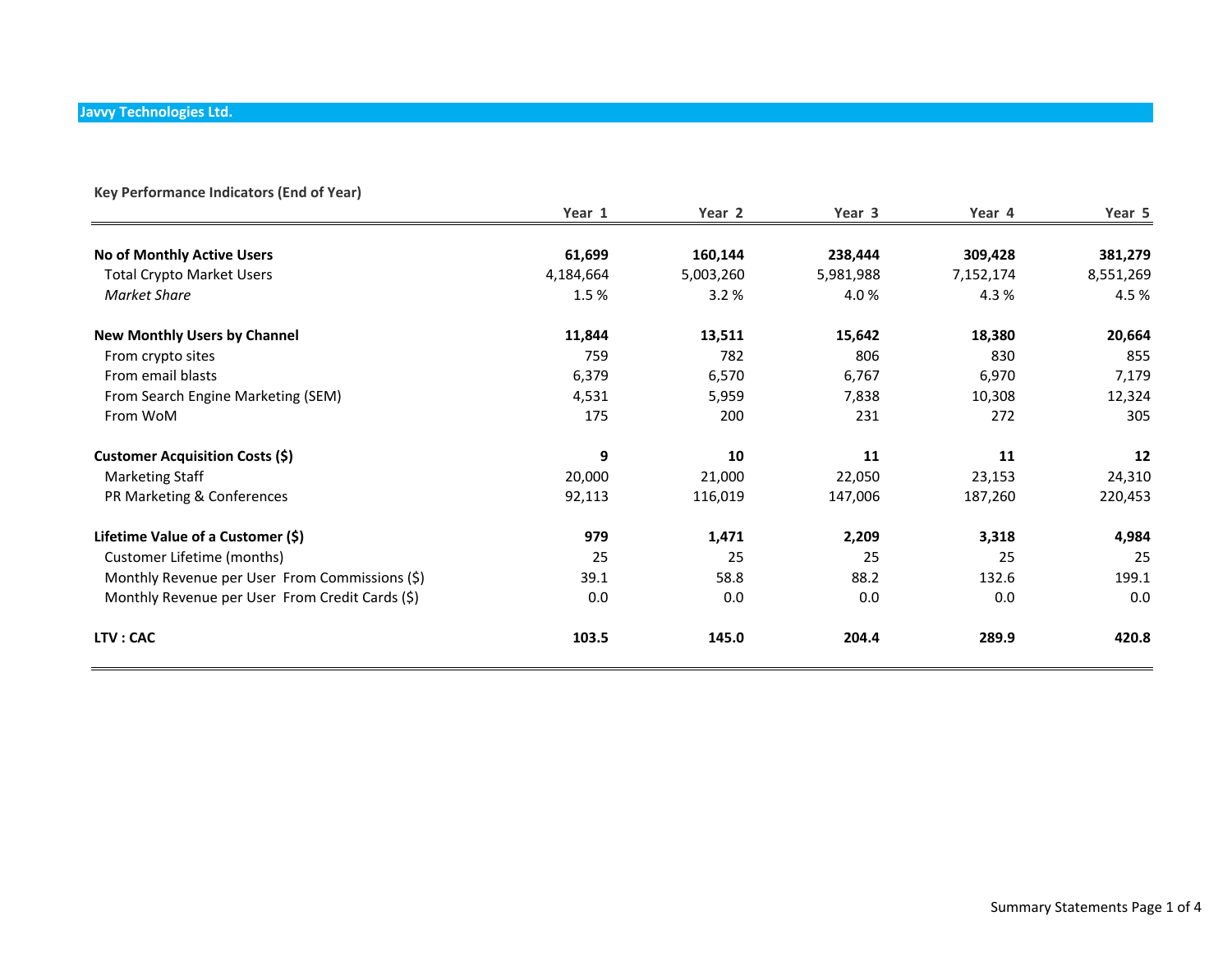| <b>Javvy Technologies Ltd.</b>   |             |             |                     |             |             |
|----------------------------------|-------------|-------------|---------------------|-------------|-------------|
| <b>Profit &amp; Loss Account</b> |             |             |                     |             | 000 USD     |
|                                  | Year 1      | Year 2      | Year 3              | Year 4      | Year 5      |
| <b>Revenues</b>                  | 8,175       | 71,301      | 182,923             | 372,201     | 701,836     |
| From commissions                 | 8,175       | 71,301      | 182,923             | 372,201     | 701,836     |
| From the credit card             | $\mathbf 0$ | $\mathbf 0$ | $\mathsf{O}\xspace$ | $\mathbf 0$ | $\mathbf 0$ |
|                                  |             |             |                     |             |             |
| <b>Variable Costs</b>            | 3,183       | 27,765      | 71,232              | 144,938     | 273,301     |
| Crypto-Crypto Fees               | 573         | 4,998       | 12,822              | 26,089      | 49,194      |
| National-Crypto Fees             | 2,610       | 22,767      | 58,410              | 118,849     | 224,107     |
| <b>Gross Margin</b>              | 4,991       | 43,536      | 111,692             | 227,263     | 428,535     |
| <b>Overhead Costs</b>            | 3,545       | 5,335       | 6,152               | 6,794       | 7,553       |
| Staff                            | 1,445       | 1,978       | 2,224               | 2,335       | 2,452       |
| <b>General Costs</b>             | 140         | 143         | 146                 | 149         | 153         |
| Marketing                        | 516         | 1,236       | 1,558               | 1,974       | 2,497       |
| <b>EBITDA</b>                    | 1,446       | 38,201      | 105,540             | 220,468     | 420,982     |
| as percentage of sales           | 18 %        | 54 %        | 58 %                | 59%         | 60 %        |
| Depreciation                     | 95          | 98          | 102                 | 102         | 102         |
| <b>Finance Costs</b>             | 10          | 10          | 10                  | 10          | 10          |
| Profit Before Taxes              | 1,342       | 38,093      | 105,428             | 220,357     | 420,871     |
| <b>Taxes</b>                     | $\pmb{0}$   | 3,056       | 8,171               | 17,078      | 32,617      |
| <b>Net Profit</b>                | 1,342       | 35,037      | 97,258              | 203,279     | 388,253     |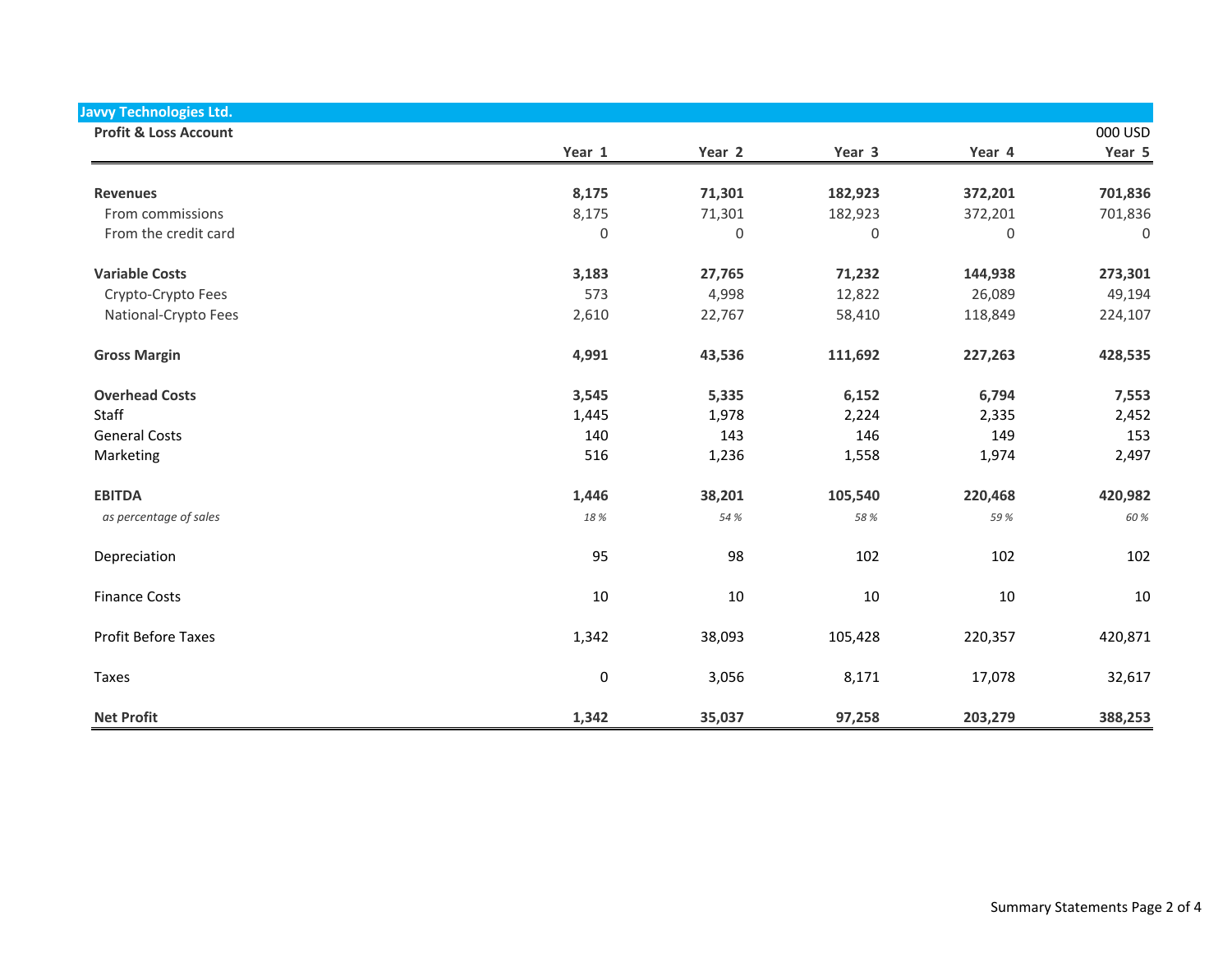| <b>Javvy Technologies Ltd.</b> |           |           |           |              |           |
|--------------------------------|-----------|-----------|-----------|--------------|-----------|
| <b>Balance Sheet</b>           |           |           |           |              | 000 USD   |
|                                | Year 1    | Year 2    | Year 3    | Year 4       | Year 5    |
| <b>Fixed Assets</b>            | 300       | 212       | 120       | 158          | 57        |
| Intangibles                    |           |           |           |              |           |
| <b>Current Assets</b>          | 9,192     | 52,310    | 161,759   | 385,639      | 810,196   |
| Card Reserves                  | 3,085     | 8,007     | 11,922    | 15,471       | 19,064    |
| <b>Advanced Payments</b>       | 28        | 35        | 45        | 57           | 67        |
| Receivables                    | 80        | 314       | 701       | 1,367        | 2,530     |
| Cash                           | 5,998     | 43,954    | 149,091   | 368,744      | 788,535   |
| <b>TOTAL ASSETS</b>            | 9,492     | 52,521    | 161,879   | 385,797      | 810,253   |
|                                |           |           |           |              |           |
| Capital                        | 6,342     | 44,432    | 149,852   | 370,192      | 791,030   |
| Equity                         | 5,000     | 5,000     | 5,000     | 5,000        | 5,000     |
| Reserves                       | 1,342     | 39,432    | 144,852   | 365,192      | 786,030   |
| Long Term Liabilities          | $\pmb{0}$ | 0         | $\pmb{0}$ | $\pmb{0}$    | 0         |
| <b>Current Liabilities</b>     | 3,150     | 8,090     | 12,027    | 15,605       | 19,222    |
| Suppliers                      | 65        | 82        | 104       | 132          | 156       |
| Corporate Tax                  | $\pmb{0}$ | $\pmb{0}$ | 1         | $\mathbf{1}$ | 3         |
| <b>Bank Overdraft</b>          | $\pmb{0}$ | $\pmb{0}$ | 0         | 0            | $\pmb{0}$ |
| Card Reserves                  | 3,085     | 8,007     | 11,922    | 15,471       | 19,064    |
| <b>TOTAL LIABILITIES</b>       | 9,492     | 52,521    | 161,879   | 385,797      | 810,253   |
|                                | 0         | 0         | $\pmb{0}$ | 0            | 0         |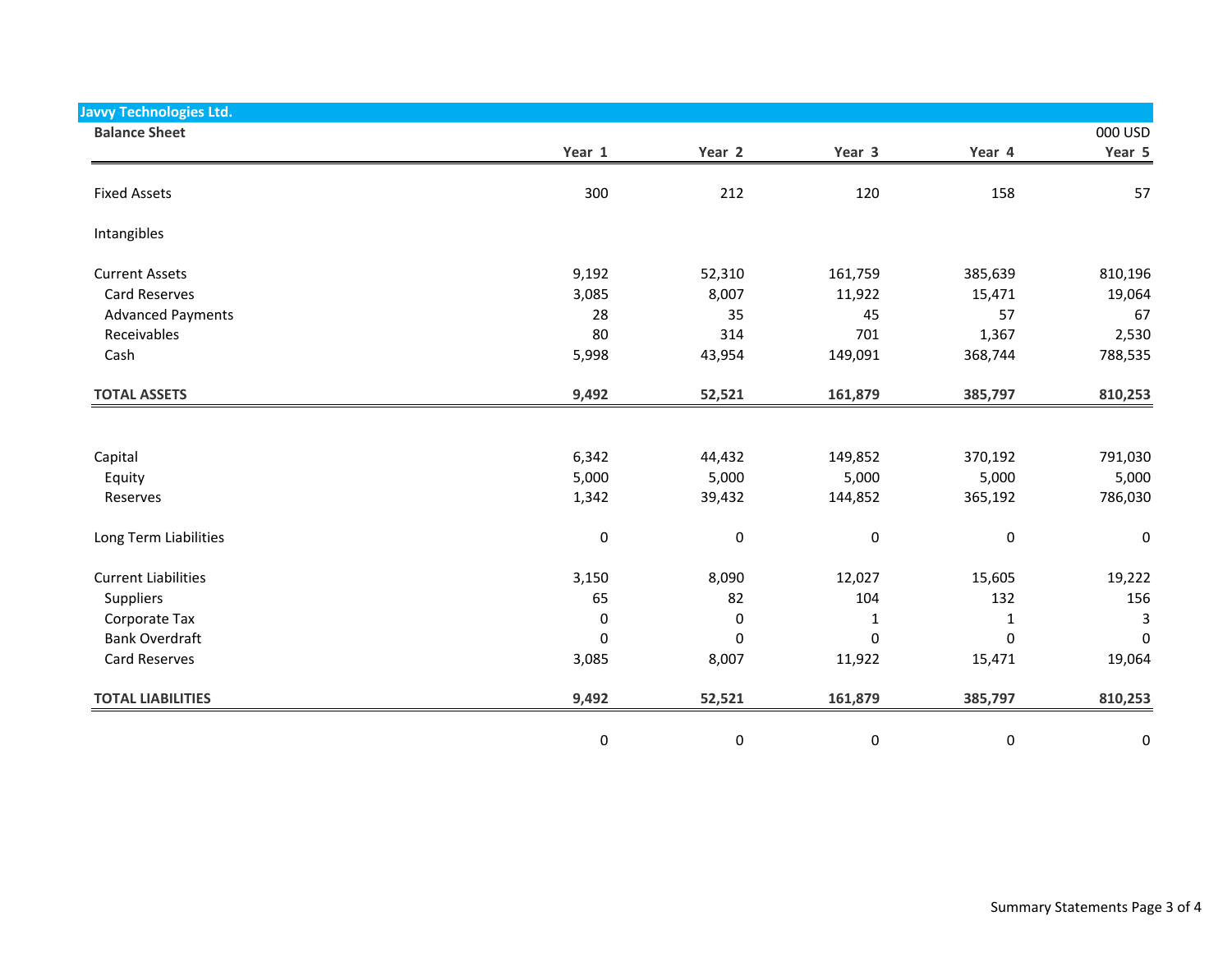| <b>Javvy Technologies Ltd.</b><br><b>Cash Flow Statement</b> |          |          |          |             | 000 USD             |
|--------------------------------------------------------------|----------|----------|----------|-------------|---------------------|
|                                                              | Year 1   | Year 2   | Year 3   | Year 4      | Year 5              |
| <b>Cash Flow from Operations</b>                             | 1,437    | 35,135   | 97,359   | 203,381     | 388,355             |
| Net Profit                                                   | 1,342    | 35,037   | 97,258   | 203,279     | 388,253             |
| Depreciation                                                 | 95       | 98       | 102      | 102         | 102                 |
| <b>Financing</b>                                             | 5,000    | 0        | 0        | $\mathbf 0$ | $\pmb{0}$           |
| Equity                                                       | 5,000    | 0        | 0        | 0           | $\mathbf 0$         |
| LT Liabilities (tokens)                                      | 0        | 0        | 0        | 0           | $\mathsf{O}\xspace$ |
| <b>Investments</b>                                           | $-118$   | $-233$   | $-385$   | $-744$      | $-1,149$            |
| Office Equipment                                             | $-75$    | $-10$    | $-10$    | $-95$       | $\mathbf 0$         |
| <b>Working Capital</b>                                       | $-43$    | $-223$   | $-375$   | $-649$      | $-1,149$            |
| Change in Card Reserves (assets)                             | $-3,085$ | $-4,922$ | $-3,915$ | $-3,549$    | $-3,593$            |
| Change in Advance Payments to Suppliers                      | $-28$    | $-7$     | -9       | $-12$       | $-10$               |
| Change in Receivables                                        | $-80$    | $-233$   | $-388$   | $-666$      | $-1,163$            |
| Change in Suppliers Payables                                 | 65       | 17       | 22       | 28          | 23                  |
| Change in Corporate Taxes                                    | 0        | $\Omega$ | $\Omega$ | $\mathbf 1$ | $\mathbf 1$         |
| Change in Card Reserves (liabilities                         | 3,085    | 4,922    | 3,915    | 3,549       | 3,593               |
| <b>Net Cash Flow</b>                                         | 6,318    | 34,902   | 96,975   | 202,637     | 387,206             |
| <b>Cumulative Cash Flow</b>                                  | 6,318    | 41,221   | 138,195  | 340,832     | 728,039             |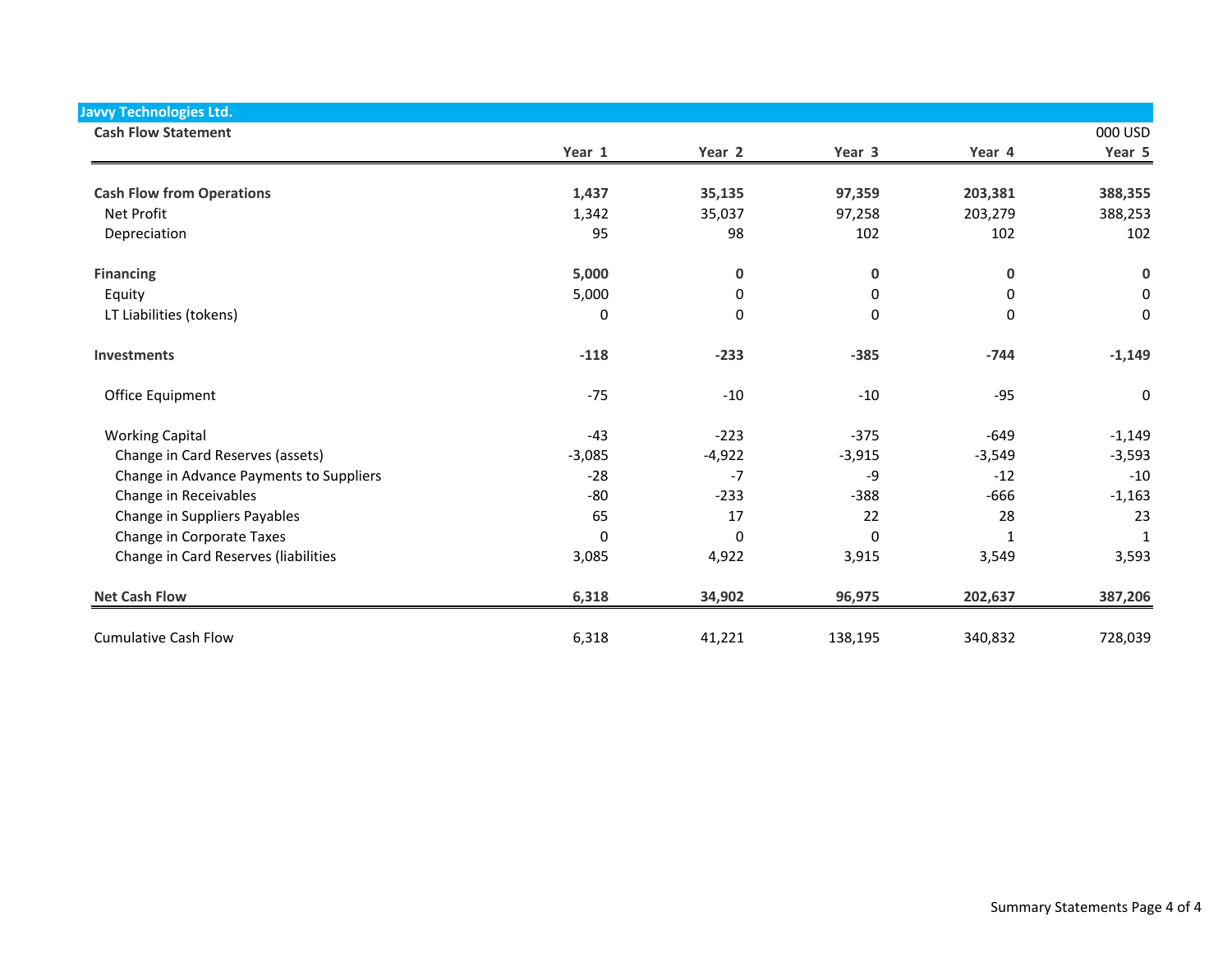| Dashboard (modify scenarios)             | Year 1         | Year 2      | Year 3     | Year 4      | Year 5      |
|------------------------------------------|----------------|-------------|------------|-------------|-------------|
| Minimal Cumulative Cash Flow (\$)        | 3,226,706      | 7,325,908   | 49,634,751 | 162,006,152 | 394,497,563 |
| Months for Cumulative CF                 | 9              |             |            |             |             |
| <b>Cumulative Cash Flow</b>              | 3,585,891      |             |            |             |             |
| Equity (\$)                              | 5,000,000      | $\Omega$    | 0          | 0           | $\Omega$    |
| ICO Tokens (\$)                          | 0              | $\Omega$    | 0          | 0           | $\Omega$    |
|                                          |                |             |            |             |             |
| <b>Assumption Scenarios</b>              | <b>Prudent</b> |             |            |             |             |
|                                          |                | Budget (\$) |            |             |             |
| Prototype (Win only)                     | <b>Yes</b>     | 50,000      |            |             |             |
| Prototype (Mobile)                       | <b>Yes</b>     | 25,000      |            |             |             |
| Prototype (Buy/Sell)                     | <b>Yes</b>     | 200,000     |            |             |             |
| <b>Merchant Payment Gateway Services</b> | <b>No</b>      | 5,000,000   |            |             |             |
| <b>International Debit Card</b>          | <b>No</b>      | 5,000,000   |            |             |             |
|                                          |                |             |            |             |             |
| Javvy Crypto Marketplace                 | <b>No</b>      | 5,000,000   |            |             |             |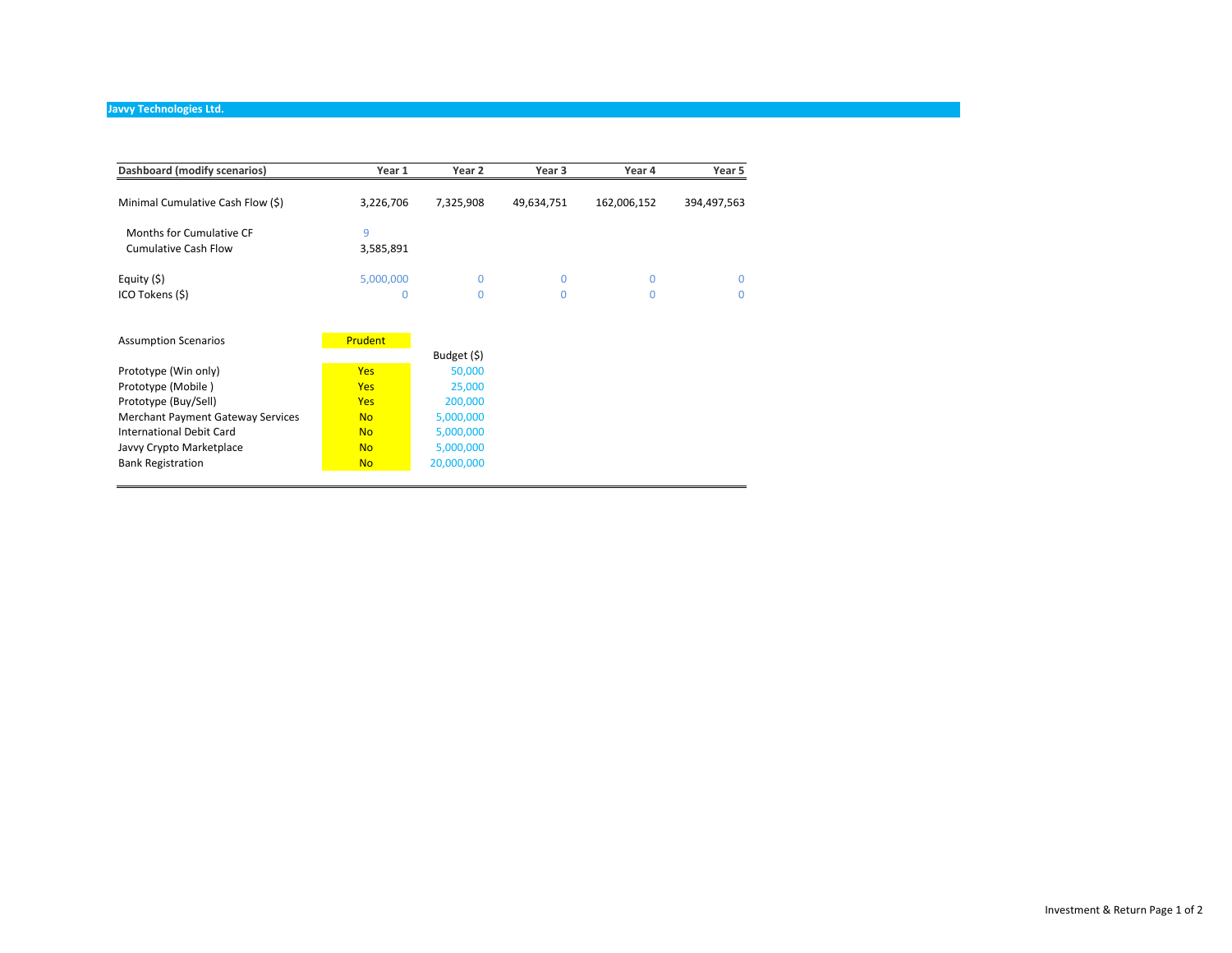| Javvy Technologies Ltd.     |                 |            |                 |            |          |            |                         |            |
|-----------------------------|-----------------|------------|-----------------|------------|----------|------------|-------------------------|------------|
| <b>Capitalization Table</b> | Year 1          | Shares (%) | Year 2          | Shares (%) | Year 3   | Shares (%) | Year 4                  | Shares (%) |
|                             | <b>Series A</b> |            | <b>Series B</b> |            | Series C |            | <b>Series D</b>         |            |
| Common Shares (#)           | 50,000          |            | 50,000          |            | 50,000   |            | 50,000                  |            |
| Current shareholders        | 45,000          | 90.0%      | 50,000          | 100.0%     | 50,000   | 100.0%     | 50,000                  | 100.0%     |
| New investors               | 5,000           | 10.0%      | $\Omega$        | 0.0 %      |          | 0.0%       | 0                       | 0.0 %      |
| Options (#)                 | <u>0</u>        |            | <u>0</u>        |            |          |            | $\overline{\mathbf{0}}$ |            |
| Current shareholders        |                 | 0.0%       | $\mathbf 0$     | 0.0%       | 0        | 0.0%       | 0                       | 0.0 %      |
| Employees                   |                 | 0.0 %      | 0               | 0.0 %      |          | 0.0 %      |                         | 0.0 %      |
| Fully Diluted (#)           | 50,000          | 100.0%     | 50,000          | 100.0%     | 50,000   | 100.0%     | 50,000                  | 100.0%     |
| Investment ('000 $$$ )      | \$5,005         |            | \$5,005         |            | \$5,005  |            | \$5,005                 |            |
| Founders ('000 \$)          | Ś5              |            | \$5,005         |            | \$5,005  |            | \$5,005                 |            |
| New investors ('000 \$)     | \$5,000         |            | \$0             |            | \$0      |            | \$0                     | comes      |
| Price per share (\$)        | \$1,000.00      |            | \$0.00          |            | \$0.00   |            | \$0.00                  |            |
| Liquidation preference      | 2.00x           |            | 2.00x           |            | 2.00x    |            | 2.00x                   |            |
| Company Valuation (\$)      | \$50,000,000    |            | \$0             |            | \$0      |            | \$0                     |            |

**Final share Equity IRR** Founders 90.0 % New shareholders Series A 10.0 % 10076.7 % Series B 0.0 % 0.0 % 0.0 % Series C 0.0 % 0.0 % 0.0 % Series D 0.0 % 0.0 % 0.0 %  **Total 100.0 %**

|                         |           |             |        |         |         | ('000 \$)   |
|-------------------------|-----------|-------------|--------|---------|---------|-------------|
| <b>Valuation Table</b>  |           | Year 1      | Year 2 | Year 3  | Year 4  | Year 5      |
| <b>EBITDA</b>           |           | 1,446       | 38,201 | 105,540 | 220,468 | 420,982     |
| Multiple                | 10        |             |        |         |         | 10          |
| <b>Enterprise Value</b> |           | 0           | 0      | 0       | 0       | 4,209,820   |
| + Cash                  |           | $\mathsf 0$ | 0      | 0       | 0       | 788,535     |
| - Long Term Debt        |           |             |        |         |         |             |
| 100% Equity Value       |           | 0           | 0      | 0       | 0       | 4,998,355   |
| <b>Investors Return</b> |           |             |        |         |         |             |
| Series A                | $-55,000$ |             |        |         |         | 508,835     |
| <b>IRR</b>              |           |             |        |         |         | 10076.7%    |
| Series B                |           | \$0         |        |         |         | $\mathbf 0$ |
| <b>IRR</b>              |           |             |        |         |         | 0.0 %       |
| Series C                |           |             | \$0    |         |         | $\mathbf 0$ |
| <b>IRR</b>              |           |             |        |         |         | 0.0 %       |
| Series D                |           |             |        | \$0     |         | $\mathbf 0$ |
| <b>IRR</b>              |           |             |        |         |         | 0.0%        |

s from the table above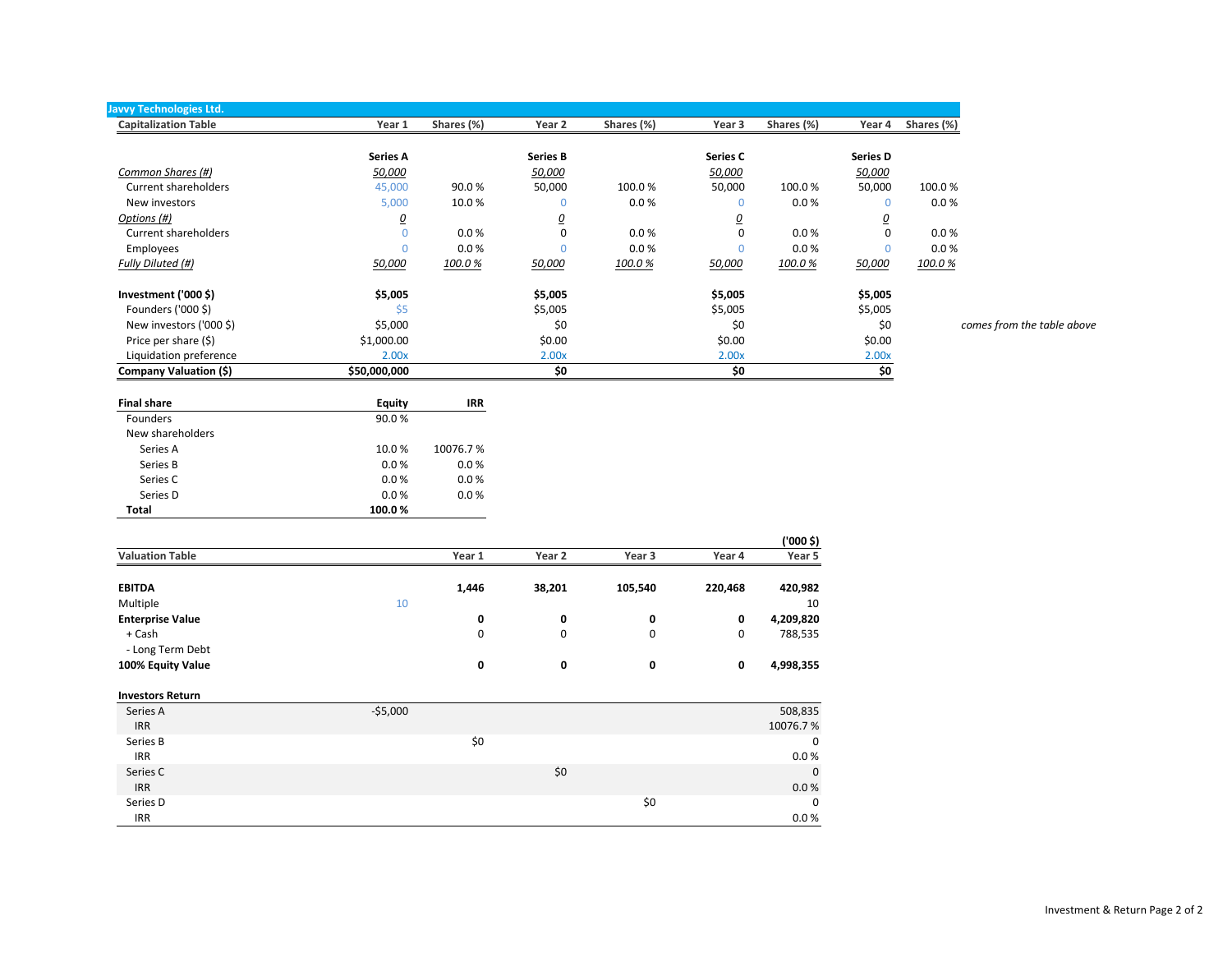| 1. Revenue Assumptions           |                         |                                        |
|----------------------------------|-------------------------|----------------------------------------|
|                                  |                         |                                        |
| Month to launch Javvy            |                         | maximum 12 months                      |
| Scenario                         | $\mathbf{2}$<br>Prudent | comes from the Investment Return sheet |
| 1.1. Number of Users Assumptions |                         |                                        |

#### *1.1.1. Users Generated Through Advertising*

*1.1.1.1. Advertising Budget & Split by Channel*

|                                        | Year 1          | Year 2  | Year 3    | Year 4    | Year 5                                                                                   |
|----------------------------------------|-----------------|---------|-----------|-----------|------------------------------------------------------------------------------------------|
|                                        | on annual basis |         |           |           |                                                                                          |
| <b>Advertising Spend for New Users</b> | 404.383         | 996,129 | 1,291,022 | 1.677.791 | 2,166,128                                                                                |
| For paid advertising on crypto sites   | 18,120          | 37,565  | 39,067    | 40,630    | 42,115 comes from the assumptions below (frequency and costs per ad / blast)             |
| For email blasts                       | 17,010          | 36,346  | 39,072    | 42.002    | 44,872 comes from the assumptions below (frequency and costs per ad / blast)             |
| For paid advertising on other sites    | 369,253         | 922,218 | 1,212,883 | 1,595,159 | 2,079,142 comes from the assumptions below (total potential wallet users thay may click) |

*1.1.1.2. Conversion Funnel by Channel*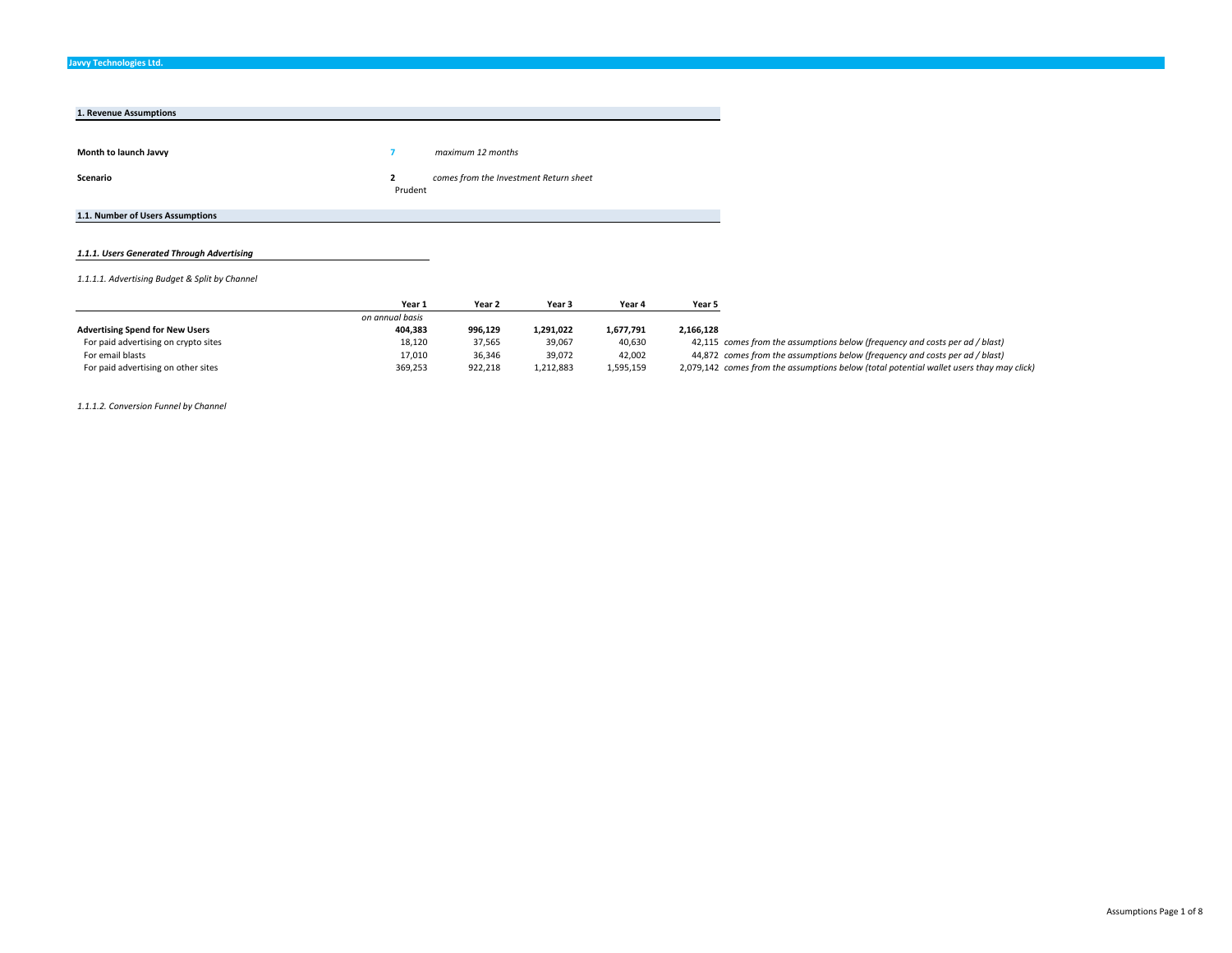|                                         | Year 1       | Year 2     | Year 3     | Year 4     | Year 5                                                                                | <b>Scenarios</b> |                |             |                                                                                               |
|-----------------------------------------|--------------|------------|------------|------------|---------------------------------------------------------------------------------------|------------------|----------------|-------------|-----------------------------------------------------------------------------------------------|
| <b>Conversion funnel (Crypto sites)</b> |              |            |            |            |                                                                                       | Optimistic       | Prudent        | Pessimistic |                                                                                               |
| <b>Total UMV</b>                        | 5,000,000    | 5,150,000  | 5,304,500  | 5,463,635  | 5,627,544                                                                             | 6,000,000        | 5,000,000      | 4,000,000   |                                                                                               |
| Annual Growth in UMV                    | 3.00%        |            |            |            |                                                                                       | 5.00 %           | 3.00%          | 2.00 %      |                                                                                               |
| Cost per Ad (\$)                        | 3,000        | 3,120      | 3,245      | 3,375      | 3,510                                                                                 | 2,200            | 3,000          | 4,500       |                                                                                               |
| Annual Growth in Cost per Ad            | 4.00%        |            |            |            |                                                                                       | 3.00 %           | 4.00%          | 5.00%       |                                                                                               |
| Viewability                             | 45.00%       |            |            |            |                                                                                       | 45.00 %          | 45.00%         | 45.00%      |                                                                                               |
| Click Through Rate                      | 1.50%        |            |            |            |                                                                                       | 2.50%            | 1.50%          | 1.00 %      |                                                                                               |
| Conversion into users                   | 3.00%        |            |            |            |                                                                                       | 5.00 %           | 3.00%          | 2.00 %      |                                                                                               |
| # ads per month                         |              |            |            |            |                                                                                       | $\overline{2}$   |                |             |                                                                                               |
| <b>Conversion funnel (email blasts)</b> |              |            |            |            |                                                                                       | Optimistic       | Prudent        | Pessimistic |                                                                                               |
| Total UMV                               | 90,000,000   | 92,700,000 | 95,481,000 | 98,345,430 | 101,295,793                                                                           | 98,000,000       | 90,000,000     | 60,000,000  |                                                                                               |
| Annual Growth in UMV                    | 3.00%        |            |            |            |                                                                                       | 5.00%            | 3.00%          |             | 2.00% comes from the previous table                                                           |
| Cost per Blast (\$)                     | 2,800        | 3,010      | 3,236      | 3,478      | 3,739                                                                                 | 1,800            | 2,800          | 4,000       |                                                                                               |
| Annual Growth in Cost per Blast         | 7.50%        |            |            |            |                                                                                       | 5.00 %           | 7.50%          | 10.00%      |                                                                                               |
| Mail Open rate                          | 18.00%       |            |            |            |                                                                                       | 25.00 %          | 18.00 %        | 12.00%      |                                                                                               |
| Click Through Rate                      | 1.50%        |            |            |            |                                                                                       | 4.00%            | 1.50%          | 1.00 %      |                                                                                               |
| Conversion into users                   | 3.50%        |            |            |            |                                                                                       | 5.00 %           | 3.50%          | 2.00 %      |                                                                                               |
| # blasts per month                      | $\mathbf{1}$ |            |            |            |                                                                                       | $\overline{2}$   | $\overline{1}$ |             |                                                                                               |
| <b>Conversion funnel (SEM)</b>          |              |            |            |            |                                                                                       | Optimistic       | Prudent        | Pessimistic |                                                                                               |
| Market Audience Increase Factor         | 1.5          |            |            |            |                                                                                       | 3.00             | 1.50           |             | ow many more users than the monthly wallet users will look &<br>1.00 click on the advertising |
| Cost per Mile (\$)                      | 10.0         | 11.0       | 12.1       | 13.3       | 14.6                                                                                  | 10.0             | 10.0           |             | 7.5 reverse calculation based on the Cost per Click cost                                      |
| Annual Growth in Cost per Mile          | 10.00%       |            |            |            |                                                                                       | 5.00 %           | 10.00 %        | 20.00%      |                                                                                               |
| Click Through Rate                      | 2.50%        |            |            |            |                                                                                       | 4.00%            | 2.50%          | 1.25 %      |                                                                                               |
| Cost per Click (CPC) (\$)               | 0.40         |            |            |            |                                                                                       | 0.25             | 0.40           | 0.60        |                                                                                               |
| Conversion into users                   | 3.50%        |            |            |            |                                                                                       | 5.00 %           | 3.50%          | 2.00 %      |                                                                                               |
| <b>Channels Overlapping Factor</b>      |              |            |            |            | 25.00 % to what extend the potential users reached through different channels overlap |                  |                |             |                                                                                               |

| 1.1.2. Word of Mouth User Generation | Optimistic | Prudent | Pessimistic | applies to all NEW monthly users |
|--------------------------------------|------------|---------|-------------|----------------------------------|
| 4.00%<br>Rebroadcast Rate            | 5.00 %     |         | 3.00 %      |                                  |
| 15<br>∸                              |            |         |             |                                  |
| 2.50%<br>Conversion into users       | 3.00%      | 2.50%   | 2.00%       |                                  |

| 1.1.3. Churn Rate        |                               |
|--------------------------|-------------------------------|
| <b>Retention Rate</b>    | 40.00 % per annum             |
| <b>Annual Churn Rate</b> | 60.00% per annum              |
| Monthly churn rate       | 3.99% per month for all users |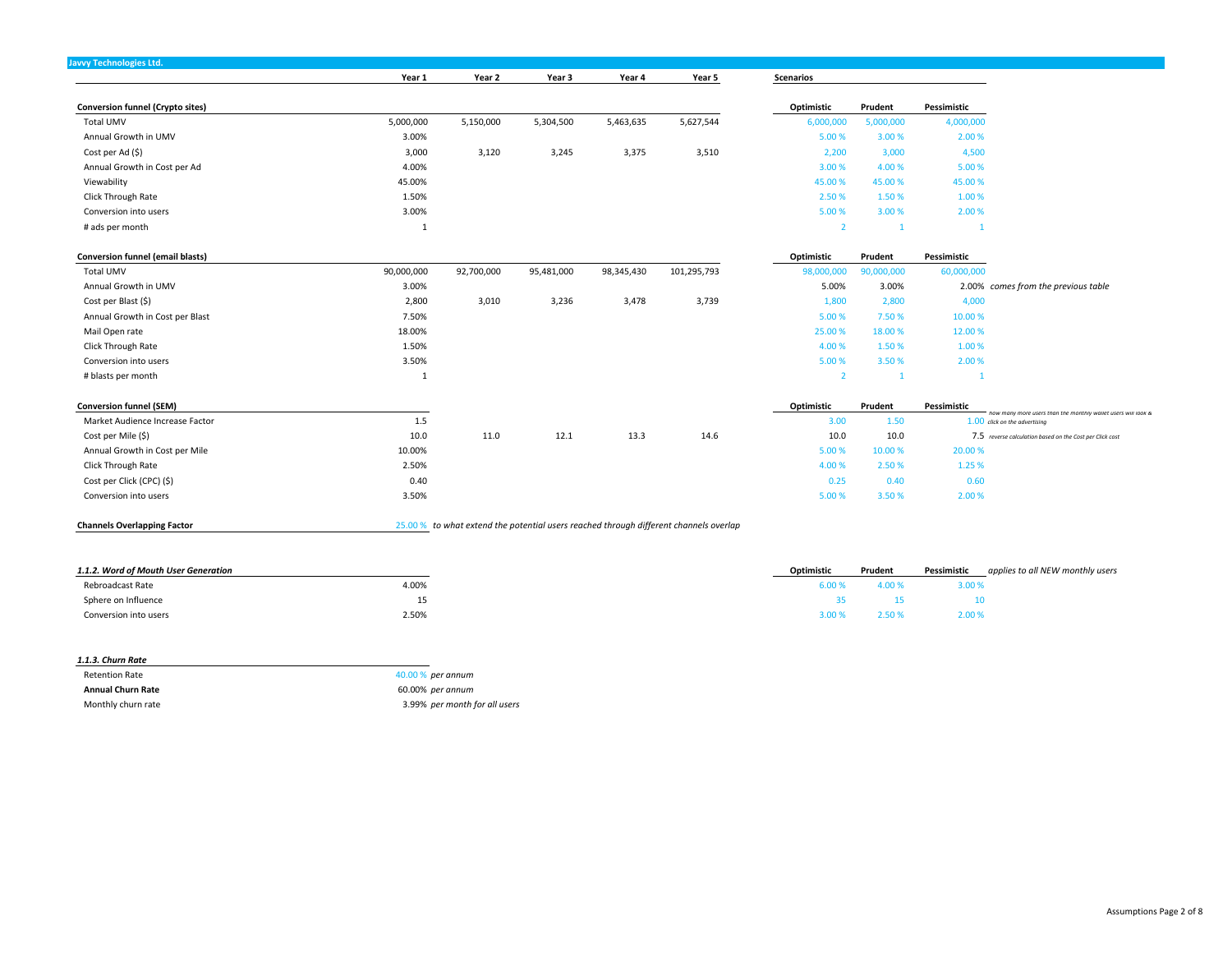**1.2. Revenue per User Assumptions**

## *1.2.1. Revenue from Commissions per Wallet / User*

|                                                                      |                      |        | <b>Historic Data</b>                        |           |            |               |                      |             |             |                                                              |
|----------------------------------------------------------------------|----------------------|--------|---------------------------------------------|-----------|------------|---------------|----------------------|-------------|-------------|--------------------------------------------------------------|
| <b>Market Assumptions</b>                                            |                      |        | Aug-17 May-Aug 17                           |           | Jan-Aug 17 |               | Optimistic           | Prudent     | Pessimistic |                                                              |
| Daily market volume (\$ '000)                                        | 1,800,000            |        | 3,691,449                                   | 3,165,095 | 1,787,536  |               | 2,500,000            | 1,800,000   | 1,500,000   |                                                              |
| Monthly growth rate                                                  | 5.00%                |        | 89.0%                                       | 1.4%      | 63.2%      |               | 10.00 %              | 5.00%       | 3.00 %      |                                                              |
|                                                                      |                      |        | Aug-17 May-Aug 17                           |           | Jan-Aug 17 |               | Optimistic           | Prudent     | Pessimistic |                                                              |
| Daily market # of transactions ('000)                                | 1,200                |        | 1,305                                       | 1,235     | 1,182      |               | 1,300                | 1,200       | 1,100       |                                                              |
| Monthly growth rate                                                  | 3.00%                |        | 18.3%                                       | $-2.8%$   | 4.9%       |               | 5.00 %               | 3.00%       | 2.50%       |                                                              |
|                                                                      |                      |        |                                             |           |            |               | Optimistic           | Prudent     | Pessimistic |                                                              |
| No of Crypto Currency Wallets Users                                  | 3,500,000            |        |                                             |           |            |               | 3,500,000            | 3,500,000   |             | 3,500,000 comes from Cambridge University Study              |
| Monthly users growth                                                 | 1.50%                |        |                                             |           |            |               | 1.50%                | 1.50%       | 1.50%       |                                                              |
| Wallets per User (active)                                            | 1.5                  |        |                                             |           |            |               | 1.50                 | 1.50        | 1.50        |                                                              |
| <b>Total wallets</b>                                                 | 5,250,000            |        |                                             |           |            |               |                      |             |             |                                                              |
|                                                                      |                      |        |                                             |           |            |               |                      |             |             |                                                              |
| <b>Transaction Value per Wallet</b>                                  |                      |        | Aug-17 May-Aug 17                           |           | Jan-Aug 17 |               | Optimistic           | Prudent     | Pessimistic |                                                              |
| Daily number of transaction per wallet (#)                           | 0.23                 |        |                                             |           |            |               |                      |             |             |                                                              |
| Daily value per transaction (\$)                                     | 1,500                |        | 2,829                                       | 2,562     | 1,512      |               | 1,923                | 1,500       | 1,364       |                                                              |
| Daily Transaction Value per User (\$)                                | 514                  |        | 1,055                                       | 904       | 511        |               | 714                  | 514         | 429         | how much of the total number of cryptocurrencies served (e.g |
| Market Served (%)                                                    | 50.0%                |        |                                             |           |            |               | 75.00 %              | 50.00 %     |             | 40.00 % 12% is just Bitcoin)                                 |
| Daily transaction value per wallet (\$)                              | 343                  |        |                                             |           |            |               |                      |             |             |                                                              |
| Days per month                                                       | 30                   |        |                                             |           |            |               |                      |             |             |                                                              |
| Monthly Transaction Value per User (\$)                              | 15,429               |        |                                             |           |            |               |                      |             |             |                                                              |
| Monthly Transactions Value per Wallet (\$)                           | 10,286               |        |                                             |           |            |               |                      |             |             |                                                              |
| <b>Structure of Daily Cryptocurrency Wallet Payment Transactions</b> |                      |        |                                             |           |            |               |                      |             |             |                                                              |
| Cryptocurrency - Cryptocurrency Exchange                             | 18.00 %              |        |                                             |           |            |               |                      |             |             |                                                              |
| National - Cryptocurrency Exchange                                   | 82.00%               |        |                                             |           |            |               |                      |             |             |                                                              |
| Total                                                                | 100.00%              |        |                                             |           |            |               |                      |             |             |                                                              |
| <b>Commission for Javvy</b>                                          |                      |        |                                             |           |            |               |                      |             |             |                                                              |
| Cryptocurrency - Cryptocurrency Exchange                             |                      |        | 0.15 % weighted average from the data below |           |            |               |                      |             |             |                                                              |
| National - Cryptocurrency Exchange                                   |                      |        | 0.75 % weighted average from the data below |           |            |               |                      |             |             |                                                              |
|                                                                      |                      | Fees   |                                             |           |            | For the model |                      |             |             |                                                              |
|                                                                      | Weight Crypto-Crypto |        | Fiat-Crypto                                 |           | Option     |               | Weight Crypto-Crypto | Fiat-Crypto |             |                                                              |
| Marketplace Transaction                                              | 52.89%               | 0.25 % | 0.25%                                       |           | No         | 0.00%         | 0.00%                | 0.00%       |             |                                                              |
| <b>Direct Sales</b>                                                  | 14.11%               | 0.25 % | 1.25 %                                      |           |            | 100.00%       | 0.15%                | 0.75%       |             |                                                              |
| <b>Merchant Settlements</b>                                          | 33.00 %              | 1.00 % | 1.00%                                       |           | No         | 0.00%         | 0.00%                | 0.00%       |             |                                                              |

Fees for Javvy if no Marketplace is implemented 60.00 %  *what is left for Javvy after revenue sharing agreements*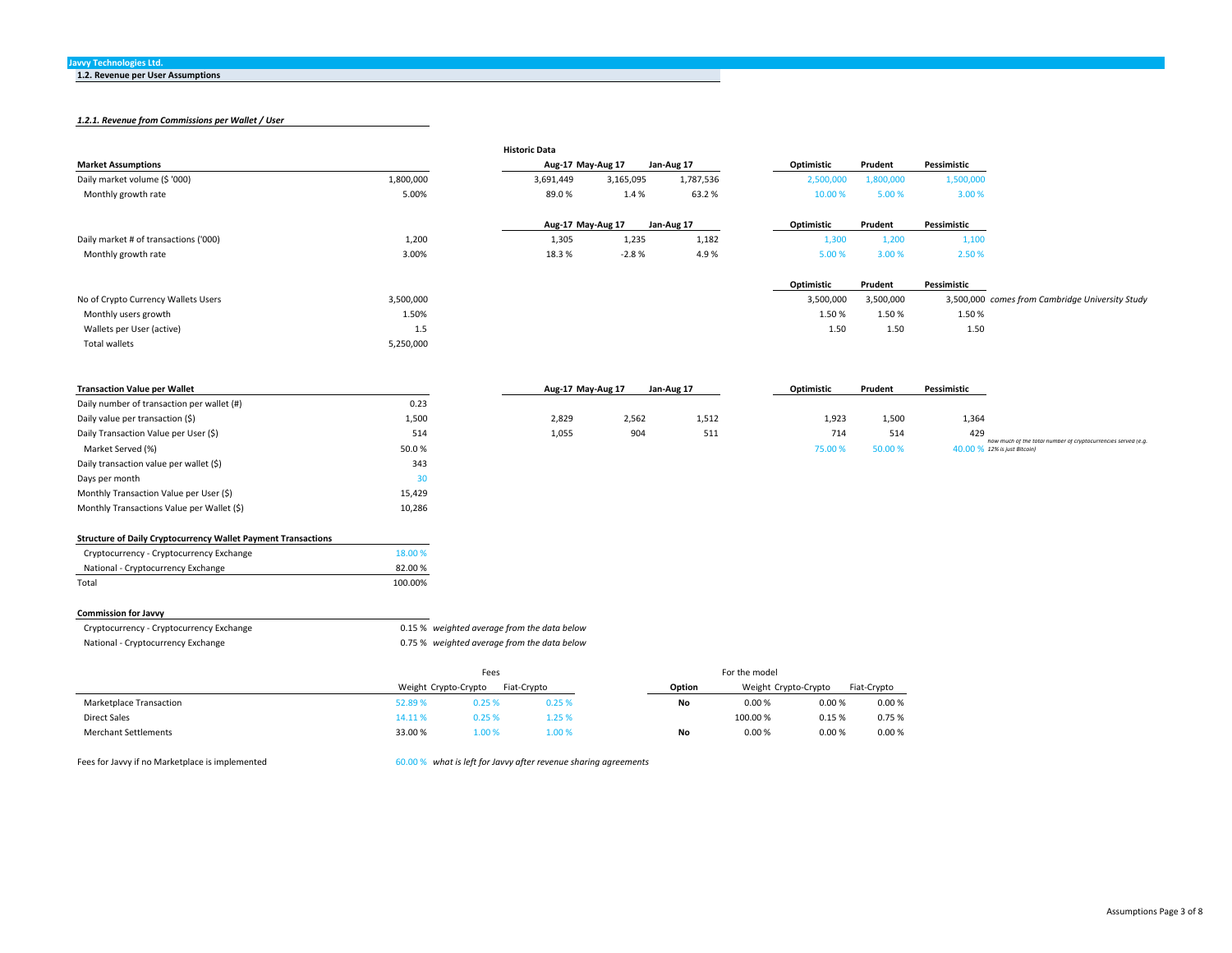| 1.2.2. Revenue from International Payments Card    |         |                                                     |
|----------------------------------------------------|---------|-----------------------------------------------------|
| Users with international card                      | 50.00 % |                                                     |
| Price per issuing a card (\$)                      | 15.00   |                                                     |
| <b>Transaction Fees</b>                            | 0.60%   |                                                     |
| % Transactions that go through the card            | 2.50 %  |                                                     |
| Reality check for the % transactions:              |         |                                                     |
| Total volume of transactions (\$ '000)             |         | 375.925 Thousand dollars in month 12                |
| Monthly transaction through credit cards ('000 \$) |         | 9.398 Thousand dollars                              |
| Monthly transaction value per user (\$)            |         | 305 dollars                                         |
| Amount of Reserve per User (\$)                    |         | 100.00 will be financed with the money of the users |

#### **1.3. Transaction Costs Assumptions**

**Crypto Currencies Transfer Costs (Marketplace)** Percentage of crypto currencies transfers 0.00 %  *of the Crypto to Crypto transaction* For the model 0.00 %  *only if Marketplace will be built* Shapeshift fees for Crypto-Crypto Transactions 0.00 % *after kickback fees*  Bank transfer feess and  $0.00\%$ 

#### **Crypto Currencies Transfer Costs (Direct Sales)**

 Percentage of crypto currencies transfers 100.00 %  *of the Crypto to Crypto transaction* Shapeshift fees for Crypto-Crypto Transactions **0.25 %** *after kickback fees* Bank transfer fees

#### **National Currencies Transfer Costs (Marketplace)**

 Percentage of national currencies transfers 0.00 %  *of the National to Crypto transaction* For the model 0.00 %  *only if Marketplace will be built* Currency conversion fees for National‐Crypto Transactions 0.25 %  *after kickback fees* Bank transfer fees $\sim$  0.00 %

#### **National Currencies Transfer Costs (Direct Sales)**

Shapeshift fees for National-Crypto Transactions **0.25 %** after kickback fees Bank transfer fees $\sim$  0.00 %

0.00 %

Percentage of national currencies transfers 100.00 %  *of the National to Crypto transaction*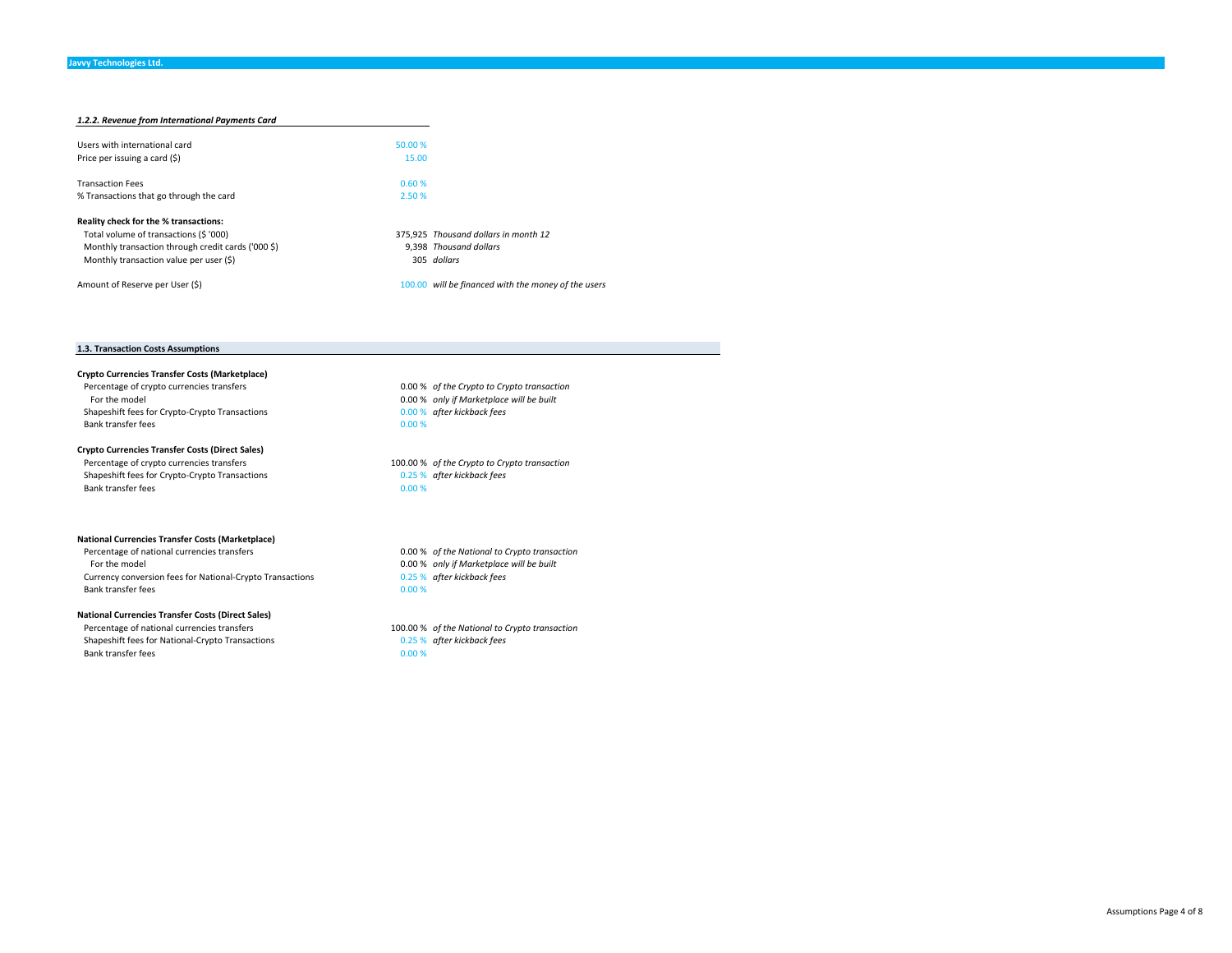#### **Javvy Technologies Ltd. 1.4. Staff Costs Assumptions**

| <b>Staff Costs Assumptions</b>    | <b>Annual Salary</b> |                         | Month to Start Staff # in Year 1 Staff # in Year 2 Staff # in Year 3 |              |              | Staff # in<br>Year 4 | Staff # in Year 5 |
|-----------------------------------|----------------------|-------------------------|----------------------------------------------------------------------|--------------|--------------|----------------------|-------------------|
| Management                        |                      |                         |                                                                      |              |              |                      |                   |
| CEO                               | 180,000              | 1                       | 1                                                                    | 1            | 1            | 1                    | 1                 |
| COO (if more than \$10M raised)   | 120,000              | 6                       | 0                                                                    | $\mathbf 0$  | 0            | 0                    | $\Omega$          |
| <b>Executive Admin</b>            | 45,000               | 1                       | $\mathbf{1}$                                                         | $\mathbf{1}$ | 1            | 1                    | 1                 |
| CHRO (if more than \$10M raised)  | 100,000              | 6                       | 0                                                                    | 0            | 0            | 0                    | 0                 |
| CISO (if more than \$10M raised)  | 150,000              | 18                      | 0                                                                    | $\Omega$     | $\Omega$     | 0                    | 0                 |
| CCO (if more than \$10M raised)   | 120,000              | $\overline{7}$          | 0                                                                    | 0            | 0            | 0                    | 0                 |
| CPO                               | 120,000              | $\mathbf{1}$            | 1                                                                    | 1            | 1            | $\mathbf 1$          | 1                 |
| CSO                               | 120,000              | $\overline{3}$          | $\mathbf{1}$                                                         | $\mathbf{1}$ | $\mathbf{1}$ | $\mathbf 1$          | $\mathbf{1}$      |
| Legal                             |                      |                         |                                                                      |              |              |                      |                   |
| General Legal Counsel             | 120,000              | 1                       | 1                                                                    | 1            | 1            | 1                    | $\mathbf{1}$      |
| Legal support                     | 80,000               | $\mathbf{1}$            | $\mathbf{1}$                                                         | $\mathbf{1}$ | $\mathbf{1}$ | $\mathbf 1$          | 1                 |
|                                   | $\mathbf{0}$         | $\Omega$                | $\Omega$                                                             | $\Omega$     | 0            | 0                    | 0                 |
|                                   | $\mathbf 0$          | $\Omega$                | $\Omega$                                                             | $\Omega$     | 0            | 0                    | 0                 |
|                                   | $\Omega$             | $\Omega$                | $\Omega$                                                             | $\Omega$     | 0            | 0                    | $\Omega$          |
|                                   | $\mathbf 0$          | $\Omega$                | $\Omega$                                                             | $\Omega$     | O            | 0                    | 0                 |
| Legal (if Marketplace)            | 90,000               |                         | $\Omega$                                                             | $\Omega$     | $\Omega$     | 0                    | 0                 |
| Legal (if Marketplace)            | 90,000               |                         | $\Omega$                                                             | 0            | 0            | 0                    | $\Omega$          |
| Legal (if Marketplace)            | 90,000               | $\mathbf{1}$            | 0                                                                    | 0            | 0            | 0                    | 0                 |
| Legal (if Marketplace)            | 90,000               | $\mathbf{1}$            | $\mathbf 0$                                                          | $\mathbf 0$  | 0            | 0                    | $\mathbf 0$       |
| <b>Research &amp; Development</b> |                      |                         |                                                                      |              |              |                      |                   |
| CIO (part-time consultant)        | 40,000               | 1                       | 1                                                                    | 1            | 1            | 1                    | 1                 |
| Lead Wallet Developer             | 75,000               | $\mathbf{1}$            | $\mathbf 1$                                                          | $\mathbf{1}$ | $\mathbf{1}$ | $\mathbf 1$          |                   |
| Senior Developer                  | 60,000               | 3                       | 1                                                                    | 1            | 1            | 1                    | 1                 |
| Developer (if not pessimisstic)   | 45,000               | 3                       | 1                                                                    | $\mathbf{1}$ | 1            | 1                    | 1                 |
| Developer (if not pessimisstic)   | 45,000               | $\overline{\mathbf{3}}$ | 1                                                                    | 1            | 1            | 1                    | 1                 |
|                                   | $\mathbf{0}$         | $\mathbf 0$             | $\Omega$                                                             | $\Omega$     | $\Omega$     | 0                    | 0                 |
|                                   | $\mathbf{0}$         | $\mathbf 0$             | $\Omega$                                                             | $\Omega$     | $\Omega$     | 0                    | 0                 |
|                                   | $\mathbf{0}$         | $\mathbf 0$             | $\Omega$                                                             | $\Omega$     | $\Omega$     | 0                    | 0                 |
|                                   | $\mathbf 0$          | $\mathbf 0$             | 0                                                                    | $\Omega$     | 0            | 0                    | $\mathbf 0$       |
|                                   | n                    | $\Omega$                | $\Omega$                                                             | $\Omega$     | U            | 0                    | 0                 |
|                                   | $\Omega$             | $\Omega$                | $\Omega$                                                             | n            | n            | O                    | $\Omega$          |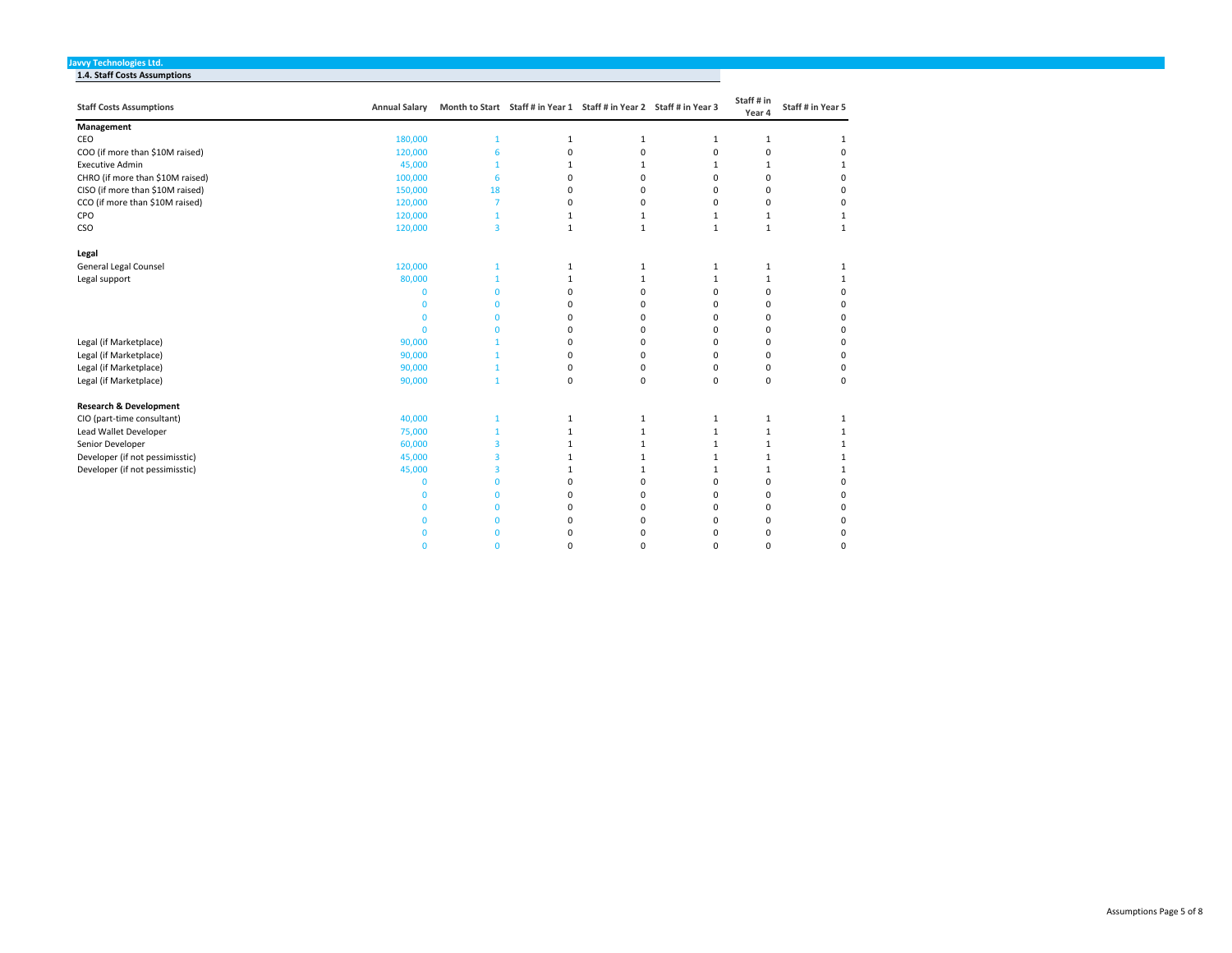| <b>Javvy Technologies Ltd.</b>                        |           |              |              |           |              |             |           |
|-------------------------------------------------------|-----------|--------------|--------------|-----------|--------------|-------------|-----------|
| <b>Marketing</b>                                      |           |              |              |           |              |             |           |
| CMO (if more than \$10M raised)                       | 120,000   | 6            | 0            | 0         | 0            | 0           | O         |
| Marketing / PR                                        | 60,000    | 1            |              |           |              |             |           |
| <b>Business Development</b>                           | 60,000    | 3            |              |           | $\mathbf{1}$ | 1           |           |
|                                                       | n         | $\Omega$     | $\Omega$     |           | $\mathbf 0$  | 0           | O         |
|                                                       | n.        | $\Omega$     | $\Omega$     |           | $\Omega$     | 0           |           |
|                                                       | n         | $\Omega$     | $\Omega$     | $\Omega$  | $\Omega$     | $\Omega$    |           |
|                                                       | n.        | $\Omega$     | $\Omega$     | n         | $\Omega$     | $\Omega$    | n         |
|                                                       | n         | $\Omega$     | $\Omega$     | $\Omega$  | 0            | 0           | O         |
|                                                       | n.        | $\Omega$     | $\Omega$     | n         | $\Omega$     | $\Omega$    |           |
|                                                       | n         | $\Omega$     | $\Omega$     | $\Omega$  | 0            | 0           |           |
|                                                       | n         | $\Omega$     | 0            | $\Omega$  | $\mathbf 0$  | 0           | 0         |
| Other                                                 |           |              |              |           |              |             |           |
| <b>Customer Support Representative</b>                | 30,000    | $\mathbf{1}$ | $\mathbf{1}$ | 1         | 1            | 1           |           |
| <b>Customer Support Representative</b>                | 30,000    |              |              |           | 1            | 1           |           |
| Customer Support Representative (if not pessimisstic) | 30,000    | 14           | $\Omega$     |           |              |             |           |
| Customer Support Representative (if not pessimisstic) | 30,000    | 14           | n            |           |              | 1           |           |
| Customer Support Representative (if not pessimisstic) | 30,000    | 25           | $\Omega$     |           |              |             |           |
| Customer Support Representative (if not pessimisstic) | 30,000    | 25           | $\Omega$     | n         | 1            | 1           |           |
|                                                       | $\Omega$  | $\mathbf{0}$ | 0            | $\Omega$  | 0            | $\mathbf 0$ |           |
|                                                       | n         | $\Omega$     | 0            | $\Omega$  | 0            | 0           | O         |
|                                                       | n         | $\mathbf{0}$ | 0            | $\Omega$  | $\mathbf 0$  | $\mathbf 0$ | 0         |
| Total number of Staff per Annum                       |           |              | 15           | 17        | 19           | 19          | 19        |
| <b>Total Salary Costs</b>                             | 2,200,000 |              | 1,110,000    | 1,170,000 | 1,230,000    | 1,230,000   | 1,230,000 |
| Benefits/staff/month                                  | $\Omega$  |              |              |           |              |             |           |
| Administration expenses                               | 10 %      |              |              |           |              |             |           |
| Salary increase / bonus (0 or 1)                      |           | Manual       |              |           |              |             |           |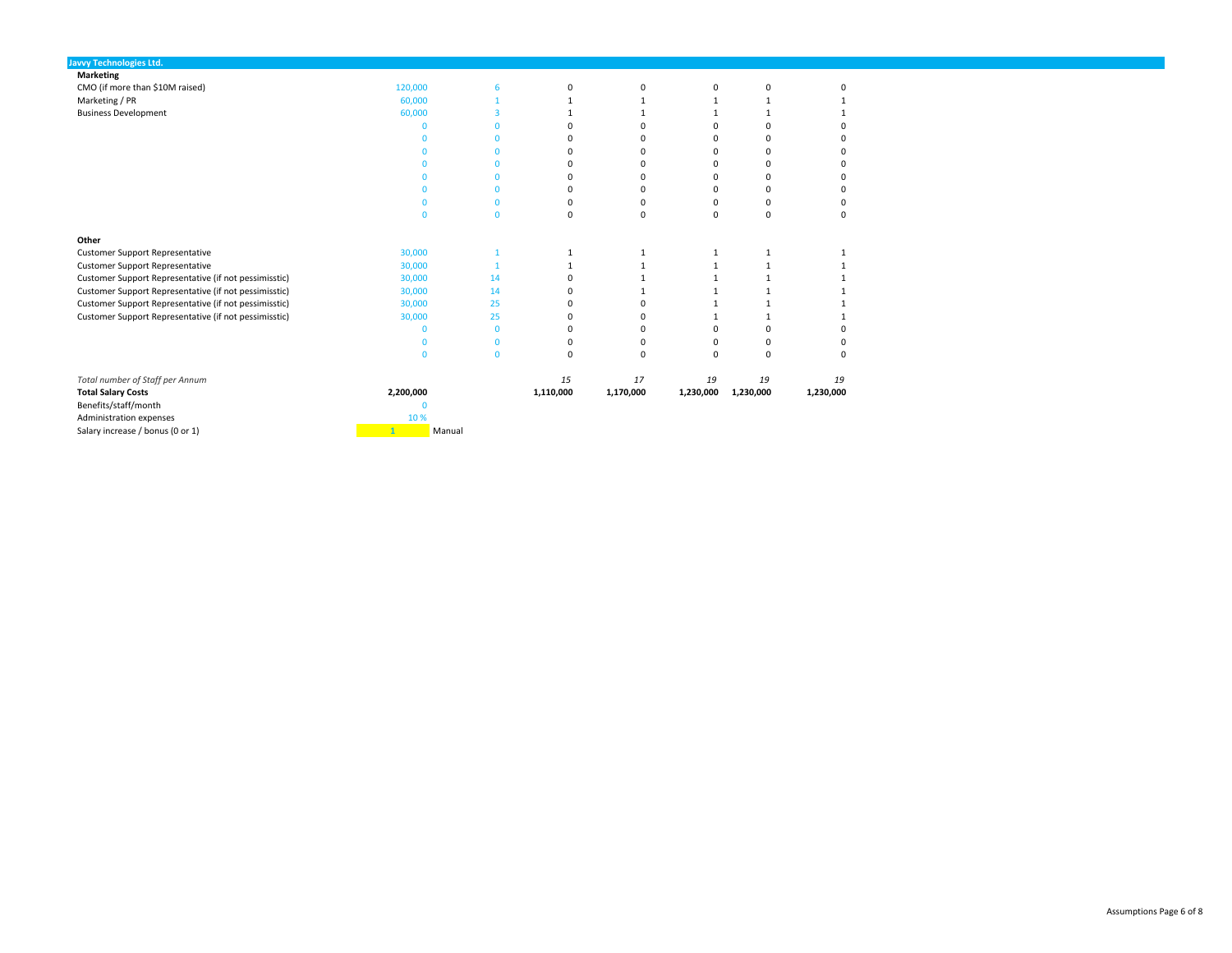| <b>Javvy Technologies Ltd.</b>       |        |        |        |        |                                   |
|--------------------------------------|--------|--------|--------|--------|-----------------------------------|
| Salary Increase Values for the Model | Year 1 | Year 2 | Year 3 | Year 4 | Year 5                            |
| Revenue Growth Rate                  |        | 772 %  | 157%   | 103 %  | 89 % data for information purpose |
| Profit Growth Rate                   |        | 2512 % | 178 %  | 109 %  | 91 % data for information purpose |
| Manual                               |        | 5 %    | 5 %    |        | 5 %                               |
| <b>Values Used in the Model</b>      |        | 5%     | 5 %    | 5 %    | 5% feeds the model                |

| <b>General Costs</b>                           | Year 1 Cost | <b>Growth Rate</b> | <b>Year 2 Amount</b> | Year 3 Amount | Year 4 Amount | Year 5<br>Amount | <b>Total 5 Years</b> |
|------------------------------------------------|-------------|--------------------|----------------------|---------------|---------------|------------------|----------------------|
| Office Rent                                    | 60,000      | 3 %                | 61,800               | 63,654        | 65.564        | 67,531           | 318,548              |
| Legal & Professional Fees                      | 30,000      | 3%                 | 30.900               | 31,827        | 32.782        | 33.765           | 159,274              |
| Software Usage                                 | 10,000      | 3%                 | 10,300               | 10,609        | 10,927        | 11,255           | 53,091               |
| Company Filings (SEC, FinCEN, BitLicense, etc) | 40,000      | 0%                 | 40.000               | 40.000        | 40.000        | 40.000           | 200,000              |
| Marketplace Licensing                          | 2,000,000   | 0%                 |                      |               |               |                  | $\Omega$             |
| Total                                          | 140.000     |                    | 143.000              | 146.090       | 149.273       | 152.551          | 730,914              |

| <b>Marketing</b>               | Year 1 Cost | <b>Growth Rate</b> | <b>Year 2 Amount</b> | <b>Year 3 Amount</b> | <b>Year 4 Amount</b> | Year 5<br>Amount | <b>Total 5 Years</b> |
|--------------------------------|-------------|--------------------|----------------------|----------------------|----------------------|------------------|----------------------|
| Digital Marketing              | 404,383     |                    | 996,129              | 1,291,022            | 1,677,791            | 2,166,128        | 6,535,453            |
| PR Marketing                   | 95,617      | 10 %               | 105,179              | 115,697              | 127,266              | 139,993          | 583,751              |
| PR Marketing (if \$2.5 M CF)   | 95,617      | 10%                | 105,179              | 115,697              | 127.266              | 139,993          | 583,751              |
| Conference budget (If \$1M CF) | 12,000      | 20 %               | 14,400               | 17,280               | 20,736               | 24,883           | 89,299               |
| Client entertaining            | 5,000       | 20 %               | 6,000                | 7,200                | 8,640                | 10,368           | 37,208               |
| Travel                         | 5,000       | 20 %               | 6,000                | 7,200                | 8,640                | 10,368           | 37,208               |
| Website design                 | 2,400       | 20 %               | 2,880                | 3,456                | 4,147                | 4,977            | 17,860               |
| Total                          | 620,017     |                    | 1,235,766            | 1,557,551            | 1,974,487            | 2,496,710        | 7,884,531            |

Months for Advertising in Year 1 6

#### **1.6. Finance Costs**

Bank Charges & Fees 800 **pm** ICO Feess to the contract of  $\sim$  0.50 % and  $\sim$  0.50 %

 *on the tokens raised*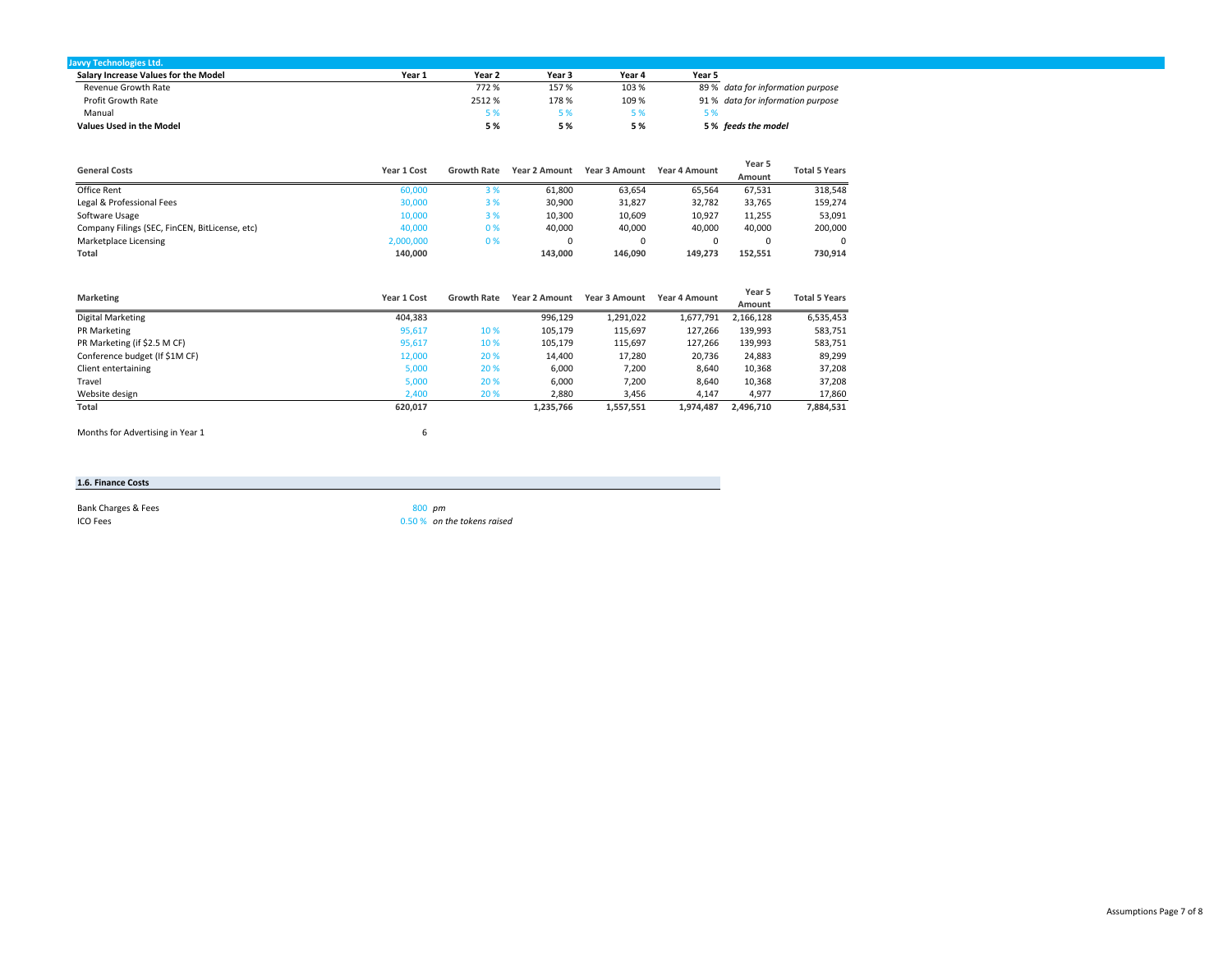| 1.7. Fixed Assets Investment Assumptions |  |
|------------------------------------------|--|
|                                          |  |
|                                          |  |

| <b>PC Equipment</b>                                                                  |           |                             |                                                        |        |        |
|--------------------------------------------------------------------------------------|-----------|-----------------------------|--------------------------------------------------------|--------|--------|
| PC Equipment Investment                                                              | 5,000     | Investment per staff member |                                                        |        |        |
| Depreciation Period (Years)                                                          | 3         |                             |                                                        |        |        |
|                                                                                      |           |                             |                                                        |        |        |
| Hardware & Furniture Equipment                                                       | Year 1    | Year 2                      | Year 3                                                 | Year 4 | Year 5 |
| PowerStation                                                                         | 5,000     |                             |                                                        |        |        |
| PowerStation                                                                         | 5,000     |                             |                                                        |        |        |
| Networking Equipment                                                                 | 5,000     |                             |                                                        |        |        |
| Server + External NAS                                                                | 15,000    |                             |                                                        |        |        |
| Furniture                                                                            | 15,000    |                             |                                                        |        |        |
| [ For future use ]                                                                   | $\Omega$  |                             |                                                        |        |        |
| <b>Total costs</b>                                                                   | 45,000    |                             |                                                        |        |        |
| Depreciation Period (Years)                                                          | 3         |                             |                                                        |        |        |
|                                                                                      |           |                             |                                                        |        |        |
| SW and Intangible Fixed Assets                                                       | Year 1    |                             | Yes/No variables come from the Summary Statement sheet |        |        |
| Prototype (Win only) (If \$1M CF)                                                    | 50,000    | Yes                         |                                                        |        |        |
| Prototype (Mobile) (If \$1M CF)                                                      | 25,000    | Yes                         |                                                        |        |        |
| $P_{\text{max}}$ $P_{\text{max}}$ $P_{\text{max}}$ $P_{\text{max}}$ $P_{\text{max}}$ | $200.000$ | $\cdots$                    |                                                        |        |        |

| Prototype (IVIODIIE ) (IT SIIVI CF)               | 25.UUU  | <b>res</b> |
|---------------------------------------------------|---------|------------|
| Prototype (Buy/Sell If \$2.5M CF)                 | 200.000 | Yes        |
| Merchant Payment Gateway Services (If \$150M ICO) | 0       | No         |
| International Debit Card (If \$150M ICO)          | Ω       | No         |
| Javvy Crypto Marketplace (If \$150M ICO)          | Ω       | No         |
| Bank Registration (If \$150M ICO)                 | Ω       | No         |
| l For future use 1                                |         |            |
| <b>Total costs</b>                                | 275.000 |            |
| Depreciation Period (Years)                       |         |            |

| 1.8. Financial Statement Assumptions |  |  |
|--------------------------------------|--|--|

| <b>Financial Statements Variables</b> |                                                         |
|---------------------------------------|---------------------------------------------------------|
| <b>Advanced Payments from Clients</b> | 0%                                                      |
| <b>Receivables</b>                    | 1 Days to get paid for the services provided            |
| Advanced Payments to the suppliers    | 30 % On the monthly cost                                |
| Suppliers                             | 30 Days to pay the subcontractors the remaining balance |
| <b>Effective Corporate Tax Rate</b>   | 7.8%                                                    |
| Nominal US Tax Rate                   | 25 %                                                    |
| Revenues from US citizens             | 31 %                                                    |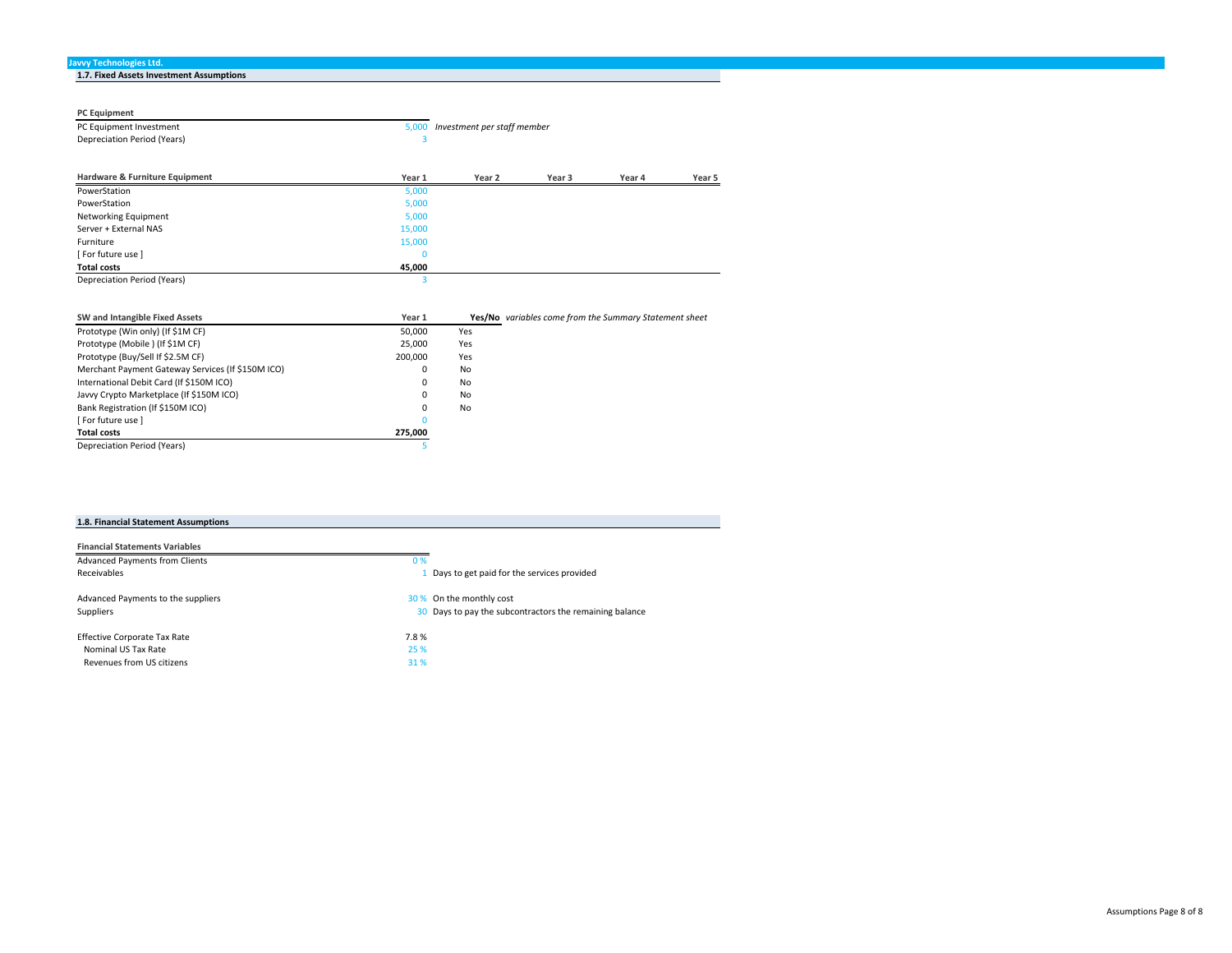|                           |                                 |            | Advertising |                       |              |             | <b>Sponsored Content</b>        |         | <b>Email Blasts</b> |                          |                |
|---------------------------|---------------------------------|------------|-------------|-----------------------|--------------|-------------|---------------------------------|---------|---------------------|--------------------------|----------------|
|                           |                                 |            |             |                       |              |             |                                 | Cost x  |                     |                          |                |
|                           |                                 |            | 'Ad         |                       | Cost per     | Content     |                                 | Month x |                     |                          |                |
|                           |                                 |            | Viewability | Website CTR Month per |              | Viewability | <b>Content CTR Single Piece</b> |         | <b>Email Open</b>   |                          | Cost per Month |
| <b>Bitcoin General</b>    | URL                             | No of UMV  | 1%          | %                     | Single Ad \$ | 1%          | %                               |         | Rate %              | Email CTR % per Blast \$ |                |
| <b>BitcoinPRBuzz</b>      | http://bitcoinprbuzz.com        | 90,000,000 |             |                       |              |             |                                 |         | 0.50%               | 3.50%                    | 1,027          |
| NewsBTC                   | http://www.newsbtc.com/         | 600,000    |             |                       |              |             |                                 |         | 23.00%              | 3.50%                    |                |
| <b>BitcoinTalk Forums</b> | https://bitcointalk.org/        | 1,920,000  |             |                       |              | 5.0%        | 0.21%                           |         |                     |                          | O              |
| <b>Bitcoinist</b>         | http://bitcoinist.com           | 200,000    | 45.0%       | 0.21%                 | 250          |             |                                 |         | 23.00 %             | 3.50%                    | 250            |
| The Merkle                | https://themerkle.com           | 250,000    |             |                       |              | 100.0%      | 0.21%                           | 250     | 23.00%              | 3.50%                    | 180            |
| Steem It                  | https://steemit.com/submit.html | 2,100,000  |             |                       |              | 25.0%       | 0.21%                           |         |                     |                          | 0              |
| The Bitcoin News          | https://thebitcoinnews.com/     | 500        | 45.0%       | 0.21%                 | 800          |             |                                 |         | 23.00%              | 3.50%                    | 120            |
| Coindesk                  | https://www.coindesk.com        | 3,000,000  | 45.0%       | 0.21%                 | 249          |             |                                 |         | 23.00 %             | 3.50%                    | 249            |
| Bitcoin.com               | https://www.bitcoin.com/        | 4,600,000  | 45.0%       | 0.21%                 | 399          |             |                                 |         |                     |                          | 0              |
| <b>Bitcoin Magazine</b>   | https://bitcoinmagazine.com/    | 3,500,000  | 30.0%       | 0.21%                 |              | 100.0%      | 0.21%                           | 2,000   | 23.00%              | 3.50%                    | 500            |
| Journal Sentinel          | http://jsonline.com             | 13,000,000 |             |                       |              |             |                                 |         |                     |                          | 0              |
| MarketWatch               | http://marketwatch.com          | 10,000,000 |             |                       |              |             |                                 |         |                     |                          |                |
| Post gazette              | http://markets.post-gazette.com |            |             |                       |              |             |                                 |         |                     |                          |                |
| Seeking Alpha             | https://seekingalpha.com/       | 3,700,000  |             |                       |              |             |                                 |         |                     |                          |                |
| Total                     |                                 |            | 7,800,500   |                       | 1,698        | 3,750,000   |                                 | 2,250   | 96,950,500          |                          | 2,326          |

Website CTR % (http://www.smartinsights.com/internet-advertising/internet-advertising-analytics/display-advertising-clickthrough-rates/)

Email Open Rate % (https://econsultancy.com/blog/67649‐the‐ultimate‐2016‐Email‐marketing‐benchmark‐guide)

|                          |                                         |           | Advertising |                       |              |             | <b>Sponsored Content</b> |                                 | <b>Email Blasts</b> |                          |                |
|--------------------------|-----------------------------------------|-----------|-------------|-----------------------|--------------|-------------|--------------------------|---------------------------------|---------------------|--------------------------|----------------|
|                          |                                         |           |             |                       |              |             |                          | Cost x                          |                     |                          |                |
|                          |                                         |           | Ad          |                       | Cost per     | Content     |                          | Month x                         |                     |                          |                |
|                          |                                         |           | Viewability | Website CTR Month per |              | Viewability |                          | <b>Content CTR Single Piece</b> | <b>Email Open</b>   |                          | Cost per Month |
| <b>ICO Related</b>       | <b>URL</b>                              | No of UMV |             | %                     | Single Ad \$ |             | %                        |                                 | Rate %              | Email CTR % per Blast \$ |                |
| Coin Staker              | https://www.coinstaker.com              |           |             |                       |              | 100.00%     | 0.21%                    | 449                             | 23.00%              | 3.50%                    | 898            |
| ICO Bazaar               | https://icobazaar.com                   | 2,000     | 45.0%       | 0.21%                 |              |             |                          |                                 |                     |                          |                |
| <b>ICO List</b>          | https://www.ico-list.com                | 1,500     | 45.0%       | 0.21%                 |              |             |                          |                                 |                     |                          |                |
| <b>ICO Tracker</b>       | https://icotracker.net                  | 500       | 45.0%       | 0.21%                 | 200          |             |                          |                                 |                     |                          |                |
| <b>ICO Alert</b>         | https://www.icoalert.com/               | 60,000    | 45.0%       | 0.21%                 |              |             |                          |                                 |                     |                          |                |
| <b>ICO</b> Index         | http://icoindex.com                     | 500       | 45.0%       | 0.21%                 |              |             |                          |                                 |                     |                          |                |
| <b>Crypto Coins News</b> | https://www.cryptocoinsnews.com         | 1,500,000 |             |                       |              | 100.00%     | 0.21%                    | 449                             | 23.00 %             | 3.50%                    | 158            |
| Coin Telegraph           | https://cointelegraph.com/ico-calendar  | 750,000   | 45.0%       | 0.21%                 |              |             |                          |                                 | 23.00%              | 3.50%                    | 499            |
| TokenMarket              | https://tokenmarket.net/                | 150,000   | 45.0%       | 0.21%                 |              |             |                          |                                 |                     |                          |                |
| 8 BTC                    | http://news.8btc.com                    | 500       | 45.0%       | 0.21%                 |              |             |                          |                                 |                     |                          |                |
| Coin Gecko               | https://www.coingecko.com               | 1,700,000 | 45.0%       | 0.21%                 |              |             |                          |                                 |                     |                          |                |
| Applancer                | https://www.applancer.co/               | 60,000    | 45.0%       | 0.21%                 | 800          |             |                          |                                 |                     |                          |                |
| CoinSchedule             | https://www.coinschedule.com/submit.php | 30,000    | 45.0%       | 0.21%                 |              |             |                          |                                 |                     |                          |                |
| Picolo Research          | https://picoloresearch.com/contact      | 500       | 45.0%       | 0.15%                 |              |             |                          |                                 |                     |                          |                |
| Smith + Crown            | https://www.smithandcrown.com/icos/     | 30,000    | 45.0%       | 0.21%                 |              |             |                          |                                 |                     |                          |                |
| Total                    |                                         |           | 60,500      |                       | 1000         | 1,500,000   |                          | 898                             | 2,250,000           |                          | 1555           |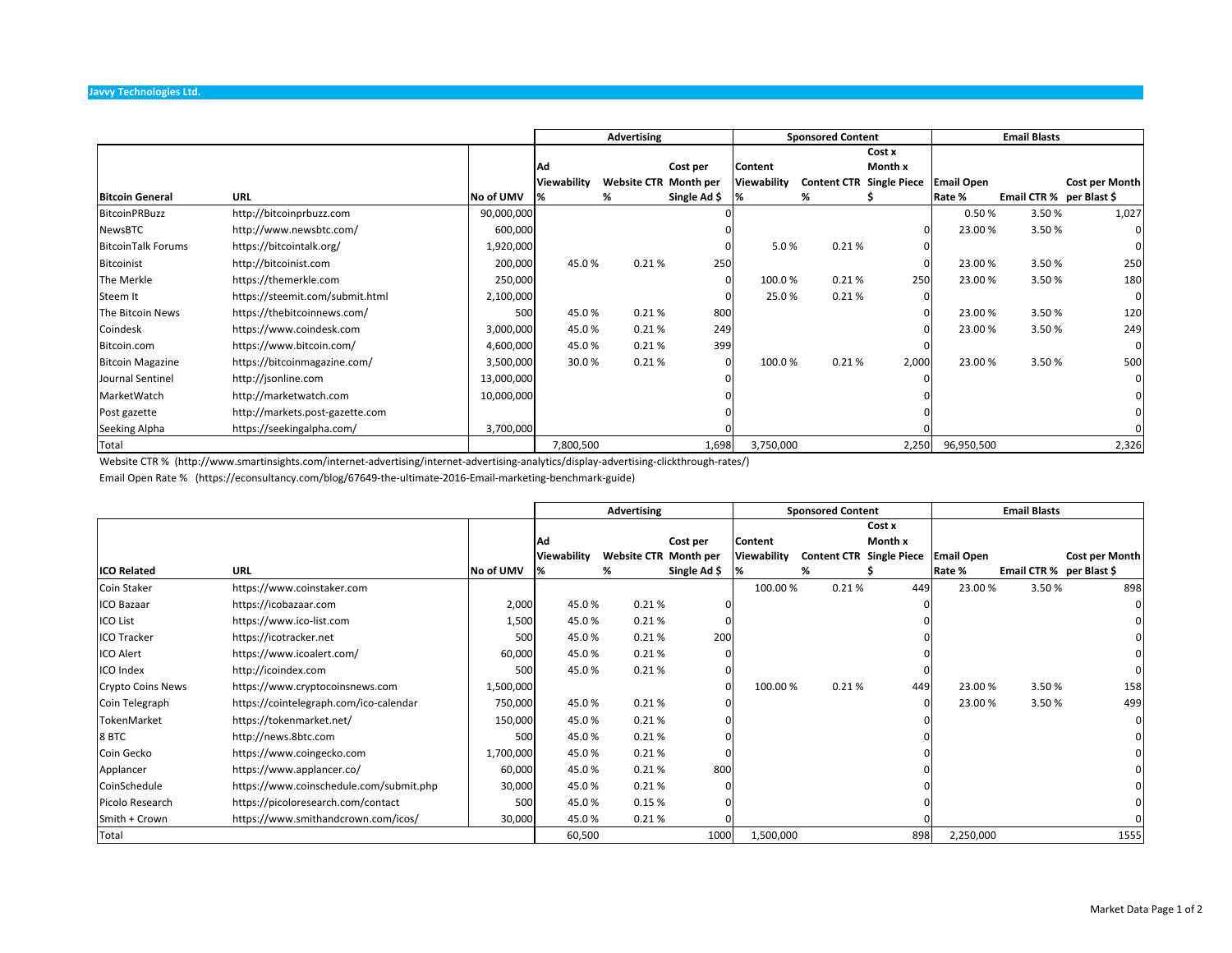## **Daily Market Volume 7 Day Average at end of Month (\$ Millions)**

| Coin                    |             |         | Jan-17 | Feb-17 | Mar-17 | Apr-17 | $Mav-17$ | Jun-17  | <b>Jul-17</b> | Aug-17  |
|-------------------------|-------------|---------|--------|--------|--------|--------|----------|---------|---------------|---------|
| Bitcoin                 | <b>BTC</b>  |         | 91.2   | 174.2  | 366.7  | 341.4  | 1,613.3  | 1,179.4 | 971.6         | 1,512.4 |
| Ethereum                | <b>ETH</b>  |         | 7.0    | 20.3   | 158.1  | 131.9  | 982.0    | 1,426.7 | 654.0         | 1,375.0 |
| Ripple                  | <b>XRP</b>  |         | 0.6    | 0.7    | 12.2   | 36.9   | 178.2    | 181.3   | 73.6          | 87.7    |
| <b>Bitcoin Cash</b>     | <b>BCC</b>  |         |        |        |        |        |          |         |               | 199.4   |
| <b>NEM</b>              | <b>NEM</b>  |         | 11.3   | 40.9   | 0.7    | 8.2    | 19.6     | 6.6     | 3.7           | 12.1    |
| Litecoin                | LTC         |         | 5.6    | 3.8    | 34.5   | 72.0   | 382.9    | 374.3   | 115.7         | 170.1   |
| <b>IOTA</b>             | <b>IOTA</b> |         |        |        |        |        |          | 7.9     | 3.2           | 15.2    |
| <b>NEO</b>              | <b>NEO</b>  |         |        |        |        |        |          |         | 14.0          | 161.9   |
| DASH                    | <b>DASH</b> |         | 1.7    | 5.4    | 26.5   | 15.5   | 45.0     | 39.0    | 43.9          | 31.3    |
| <b>Ethereum Classic</b> | <b>ETC</b>  |         | 0.8    | 1.4    | 9.7    | 36.5   | 270.1    | 205.6   | 45.0          | 71.9    |
| Other                   |             | 1.475 % | 1.8    | 3.7    | 9.1    | 9.6    | 52.3     | 51.2    | 28.8          | 54.4    |
| Total                   |             |         | 119.9  | 250.4  | 617.5  | 652.0  | 3,543.4  | 3,472.1 | 1,953.5       | 3,691.4 |

(https://coinmarketcap.com/historical/)

## **Daily Market No of Transactions 7 Day Average at end of Month (Thousands)**

| Coin                               |             |         | Jan-17 | <b>Feb-17</b> | <b>Mar-17</b> | Apr-17  | $May-17$ | Jun-17  | <b>Jul-17</b> | Aug-17  | Accessed 12 Aug 17                                                        |
|------------------------------------|-------------|---------|--------|---------------|---------------|---------|----------|---------|---------------|---------|---------------------------------------------------------------------------|
| Bitcoin                            | <b>BTC</b>  |         | 274.3  | 301.5         | 256.5         | 302.5   | 313.8    | 244.6   | 224.1         |         | 244.9 blockchain.info/charts/n-transactions                               |
| Ethereum                           | ETH         |         | 45.2   | 52.8          | 90.7          | 94.3    | 174.8    | 263.2   | 227.6         |         | $300.3$ <sup>etherscan.io/chart/tx</sup>                                  |
| Ripple                             | <b>XRP</b>  |         | 576.3  | 583.1         | 950.1         | 795     | 855.7    | 565     | 581.3         |         | 666 https://xrpcharts.ripple.com/#/metrics                                |
| <b>Bitcoin Cash</b>                | BCC         |         |        |               |               |         |          |         |               |         | https://bitinfocharts.com/comparison/transae<br>$12.41$ tions-bcc.html#3m |
| <b>NEM</b>                         | <b>NEM</b>  |         | 1.46   | 2.79          | 2.38          | 2.67    | 1.83     | 2.21    | 1.94          |         | http://nemermind.be/dtransactions.html<br>2.62                            |
| Litecoin                           | <b>LTC</b>  |         | 2.8    | 2.8           | 5.3           | 6.7     | 11.7     | 15.7    | 17            |         | $19.2$ chainz.cryptoid.info/ltc/#loverview                                |
| <b>IOTA</b>                        | <b>IOTA</b> |         |        |               |               |         |          |         |               |         |                                                                           |
| NEO (Antshares)                    | <b>NEO</b>  |         |        |               |               |         |          |         |               |         |                                                                           |
| DigitalCash                        | <b>DASH</b> |         | 1.2    | 2.988         | 5.2           | 4.57    | 4.93     | 4.78    | 5.18          |         | $4.91$ chainz.cryptoid.info/dash/#!overview                               |
| <b>Ethereum Classic</b>            | <b>ETC</b>  |         | 17.73  | 21.2          | 21.6          | 23.75   | 36.97    | 0       | 30.02         | 35.34   |                                                                           |
| Other                              |             | 1.475 % | 13.8   | 14.5          | 19.9          | 18.4    | 21.0     | 16.4    | 16.3          | 19.2    |                                                                           |
| Total                              |             |         | 932.7  | 981.7         | 1,351.7       | 1,247.9 | 1,420.7  | 1,111.9 | 1,103.4       | 1,304.9 |                                                                           |
|                                    |             |         |        |               |               |         |          |         |               |         |                                                                           |
| Average Value per Transaction (\$) |             |         | 129    | 255           | 457           | 522     | 2,494    | 3,123   | 1,770         | 2,829   |                                                                           |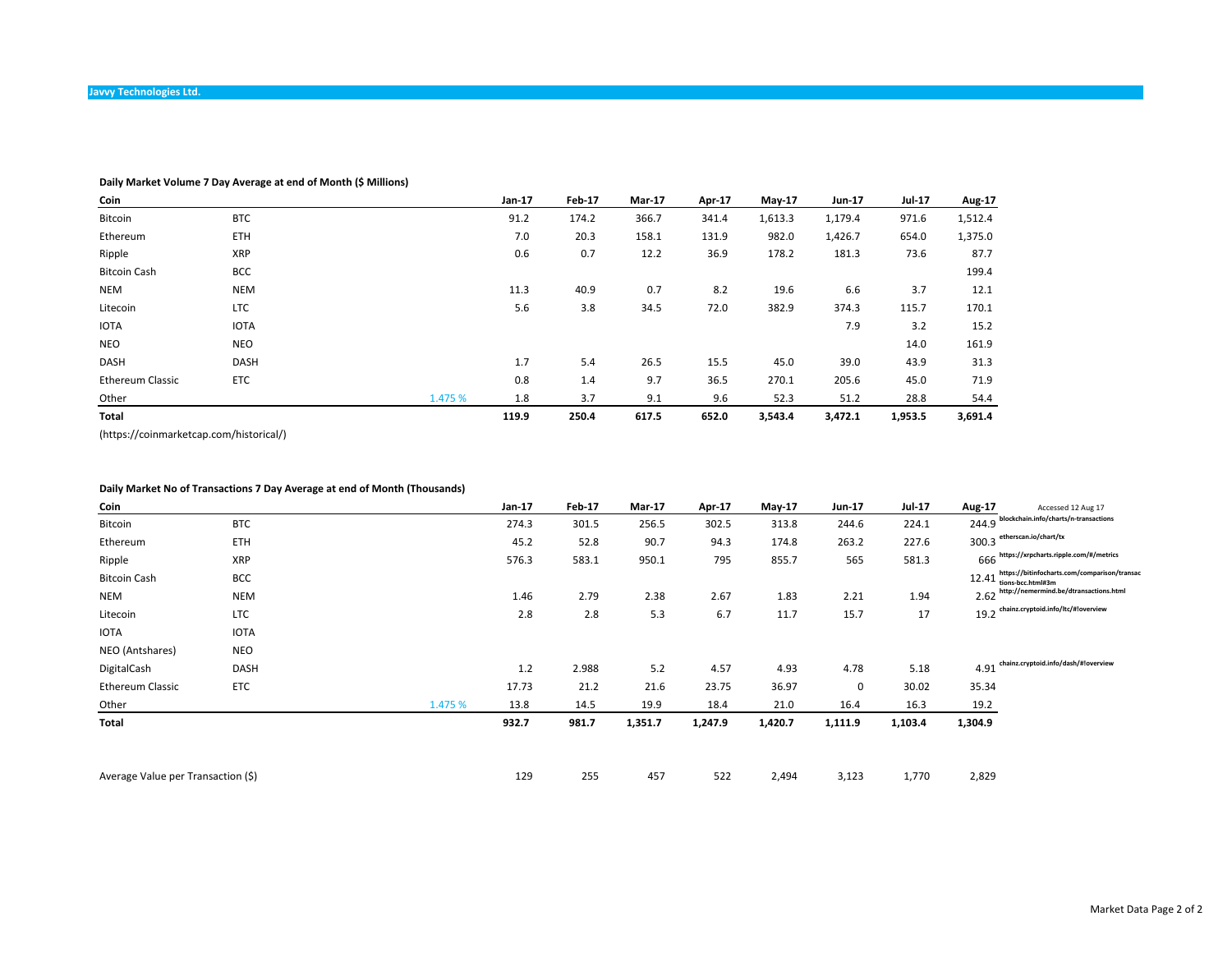| <b>Javyy Technologies Ltd</b>                           |        |          |          |       |        |        |        |        |        |        |         |         |
|---------------------------------------------------------|--------|----------|----------|-------|--------|--------|--------|--------|--------|--------|---------|---------|
| Revenue and profit analysis for the first three years   |        |          |          |       |        |        |        |        |        |        |         |         |
| (Expressed in \$ in thousands, unless otherwise stated) |        |          |          |       |        |        |        |        |        |        |         |         |
|                                                         |        |          |          |       |        |        |        |        |        |        |         |         |
|                                                         | Q1     | Q2       | Q3       | Q4    | Q5     | Q6     | Q 7    | Q8     | Q9     | Q 10   | Q 11    | Q 12    |
| Revenues                                                | 0      | 0        | 2.253    | 5,921 | 10,154 | 14,896 | 20,170 | 26,081 | 33,002 | 40,825 | 49,594  | 59,502  |
| <b>Profit Before Taxes</b>                              | $-553$ | -736     | 202      | 2,427 | 4,916  | 7,761  | 10,913 | 14,503 | 18,611 | 23,373 | 28,710  | 34,735  |
| <b>Retained Earnings</b>                                | $-553$ | $-1,288$ | $-1,086$ | 1,342 | 6,256  | 14,016 | 24,929 | 39,432 | 58,040 | 81,411 | 110,119 | 144.852 |

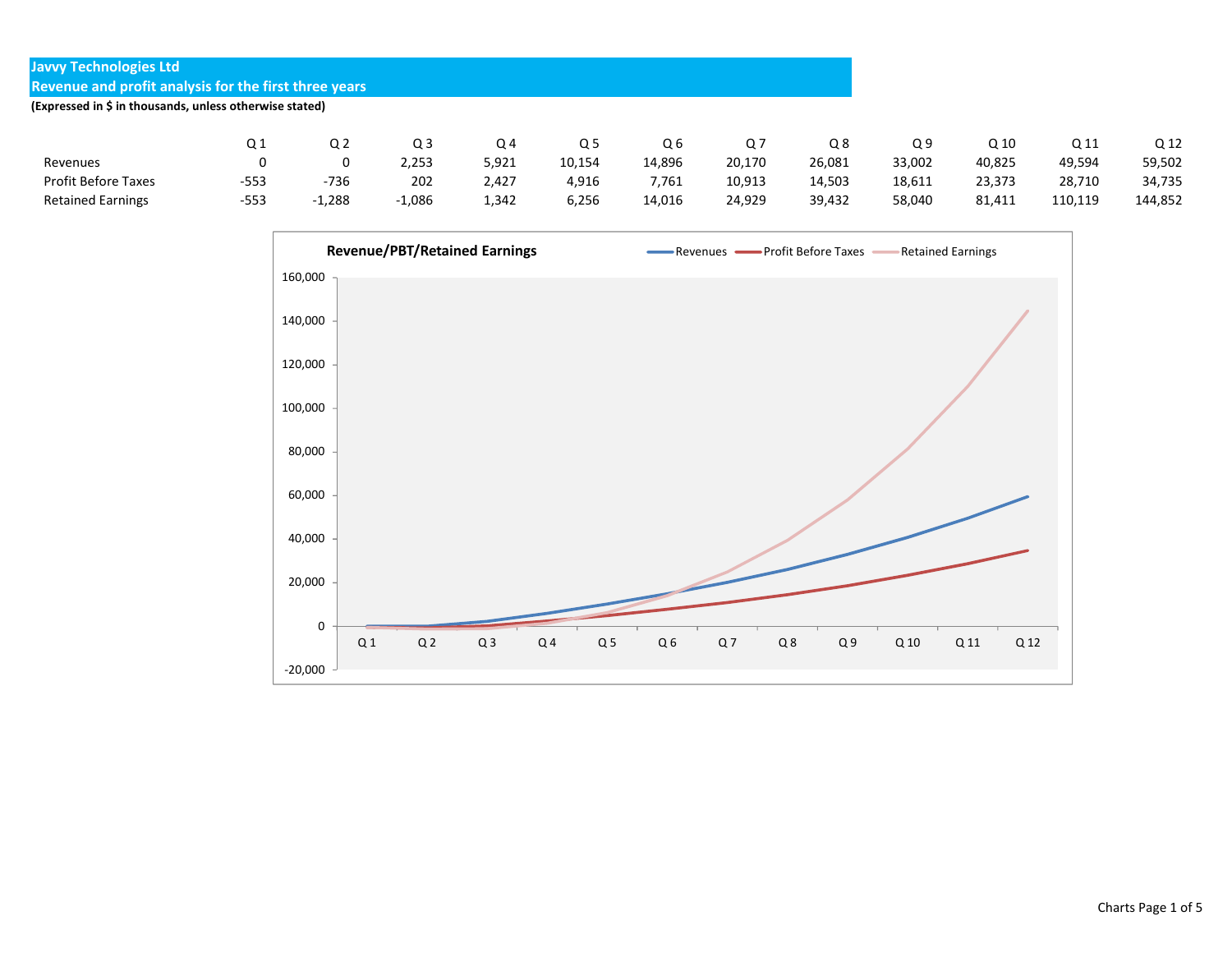| Q 12   |
|--------|
| 59,502 |
| 34,763 |
| 58%    |
|        |

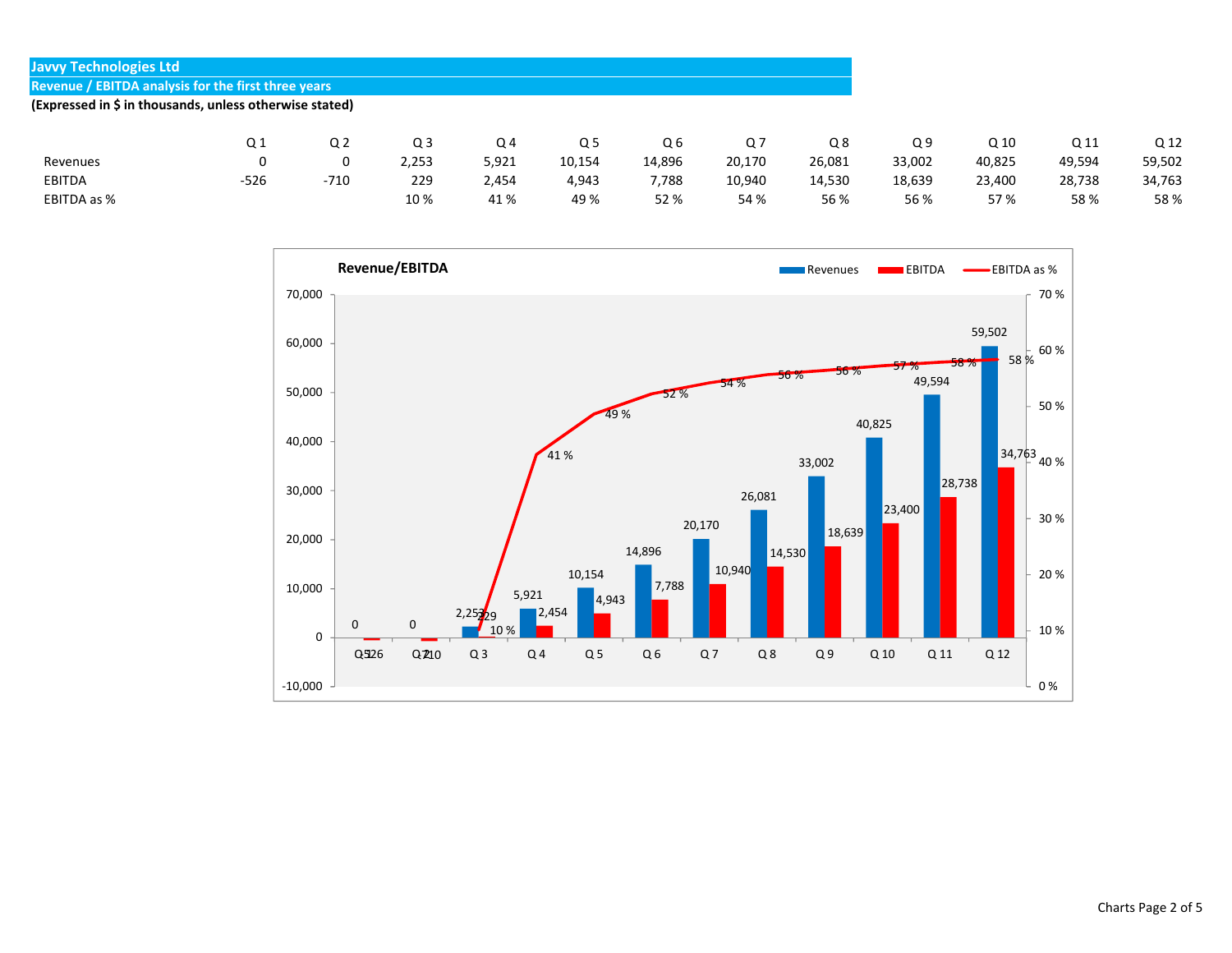| <b>Javvy Technologies Ltd</b>                           |                |    |       |       |        |        |        |        |        |        |        |        |
|---------------------------------------------------------|----------------|----|-------|-------|--------|--------|--------|--------|--------|--------|--------|--------|
| Revenue by type analysis for the first three years      |                |    |       |       |        |        |        |        |        |        |        |        |
| (Expressed in \$ in thousands, unless otherwise stated) |                |    |       |       |        |        |        |        |        |        |        |        |
|                                                         |                |    |       |       |        |        |        |        |        |        |        |        |
|                                                         | Q <sub>1</sub> | Q2 | Q3    | Q4    | Q 5    | Q6     | Q 7    | Q8     | Q9     | Q 10   | Q 11   | Q 12   |
| Net commissions                                         |                | 0  | 2,253 | 5,921 | 10,154 | 14,896 | 20,170 | 26,081 | 33,002 | 40,825 | 49,594 | 59,502 |
| Crypto Pre-paid Card                                    |                |    | 0     |       | 0      | 0      | 0      | 0      |        |        |        | 0      |

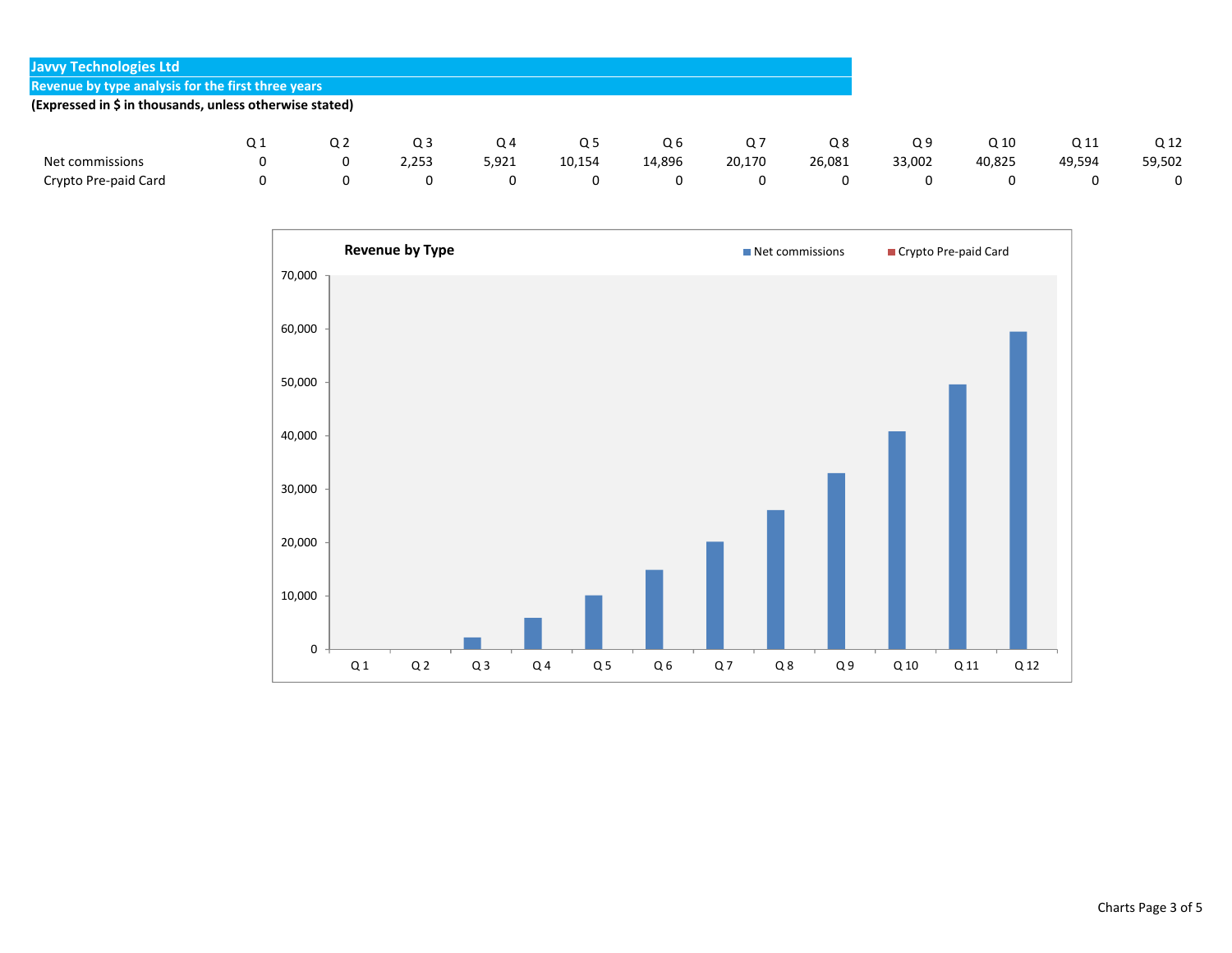| <b>Javyy Technologies Ltd</b>                           |                |                |     |       |       |                |        |        |                |                 |        |        |
|---------------------------------------------------------|----------------|----------------|-----|-------|-------|----------------|--------|--------|----------------|-----------------|--------|--------|
| <b>Cash flows analysis for the first three years</b>    |                |                |     |       |       |                |        |        |                |                 |        |        |
| (Expressed in \$ in thousands, unless otherwise stated) |                |                |     |       |       |                |        |        |                |                 |        |        |
|                                                         |                |                |     |       |       |                |        |        |                |                 |        |        |
|                                                         | Q <sub>1</sub> | Q <sub>2</sub> | Q3  | Q4    | Q5    | Q <sub>6</sub> | Q7     | Q8     | Q <sub>9</sub> | Q <sub>10</sub> | Q 11   | Q 12   |
| Operational CF                                          | $-529$         | $-712$         | 226 | 2,451 | 4,939 | 7,785          | 10,937 | 14,527 | 18,634         | 23,396          | 28,734 | 34,758 |
| <b>Financing CF</b>                                     | 5,000          | 0              | 0   | 0     | 0     | 0              | 0      |        |                | 0               | 0      | 0      |
| <b>Investments CF</b>                                   | $-395$         | 0              | -5  | $-39$ | $-57$ | $-53$          | -59    | -64    | -88            | -88             | -99    | $-109$ |
| Free Cash Flow                                          | 4,076          | $-712$         | 221 | 2,412 | 4,883 | 7,731          | 10,878 | 14,463 | 18,546         | 23,307          | 28,634 | 34,649 |

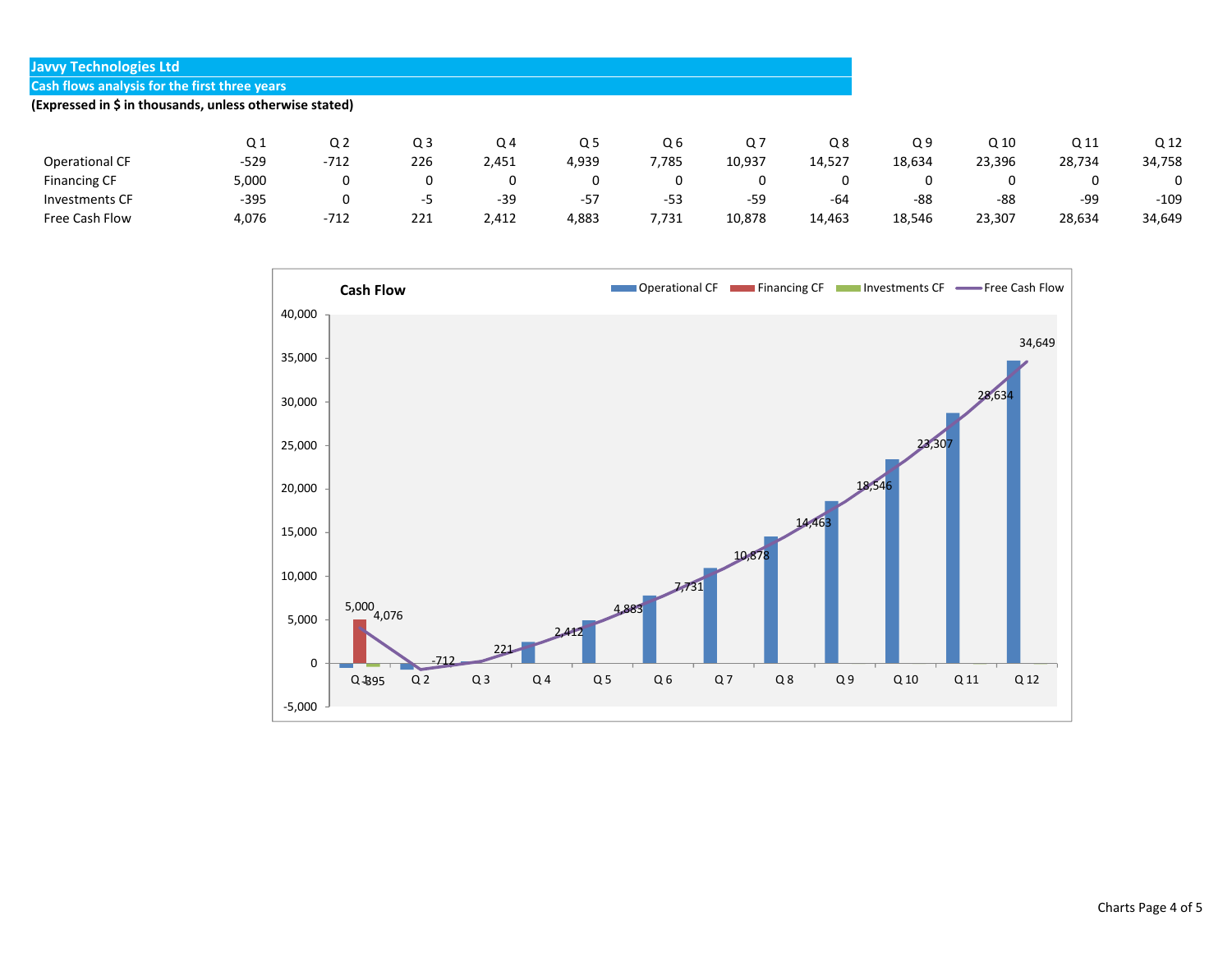| <b>Javyy Technologies Ltd</b>                           |        |        |       |       |                |        |        |        |        |        |         |         |
|---------------------------------------------------------|--------|--------|-------|-------|----------------|--------|--------|--------|--------|--------|---------|---------|
| Assets analysis for the first three years               |        |        |       |       |                |        |        |        |        |        |         |         |
| (Expressed in \$ in thousands, unless otherwise stated) |        |        |       |       |                |        |        |        |        |        |         |         |
|                                                         |        |        |       |       |                |        |        |        |        |        |         |         |
|                                                         | Q1     | Q2     | Q3    | Q4    | Q <sub>5</sub> | Q6     | Q7     | Q8     | Q9     | Q 10   | Q 11    | Q 12    |
| <b>Total Assets</b>                                     | 4.448  | 3,712  | 5,585 | 9,492 | 15,814         | 24,849 | 36,923 | 52,521 | 72,219 | 96,593 | 126,233 | 161,879 |
| Equity (%)                                              | 100.0% | 100.0% | 70.1% | 66.8% | 71.2 %         | 76.5%  | 81.1%  | 84.6%  | 87.3%  | 89.5 % | 91.2%   | 92.6%   |
| Equity                                                  | 4,448  | 3,712  | 3,914 | 6,342 | 11,256         | 19,016 | 29,929 | 44,432 | 63,040 | 86,411 | 115,119 | 149,852 |